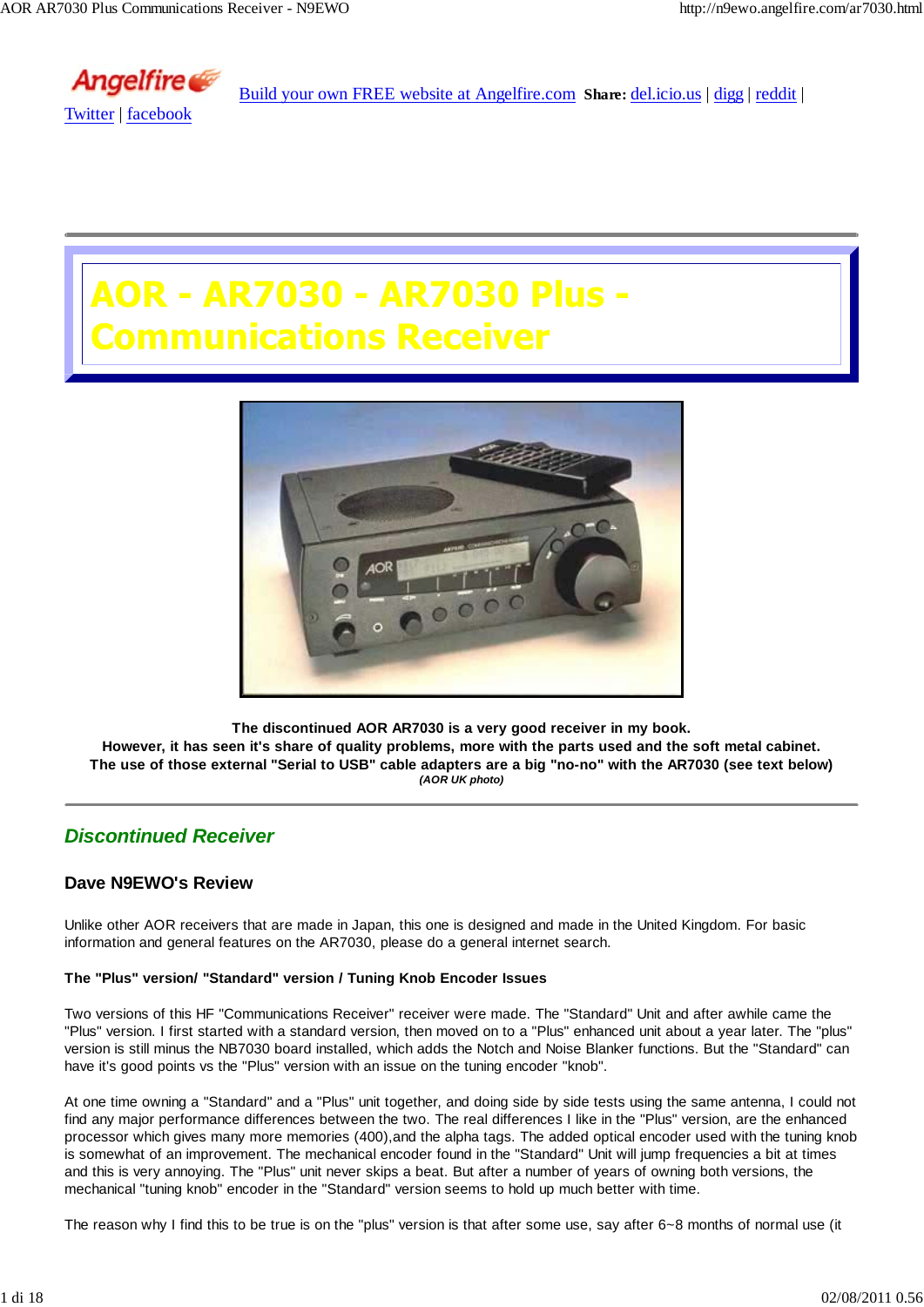uses a Bourns *Optical* encoder for the tuning knob) I found a "up and down-left to right play feeling" to show up with the TUNING KNOB. This gives the knob a "wobble-loose" feel as you have used it after awhile . Again, This has something to do with the Bourns optical encoder that is used in the "plus" unit (the bearing gets shimed out or something ??). You do not notice this when the set is new. To me this is a pretty major flaw and should not be in a \$1500.00 radio !! The "Standard" model has very little added play even after 2 years of use (Alps Mfg.) . This is at least on the samples I have used . I'm very careful with equipment and do not misuse it..so all that you read here..is in a "light" use situation. The optical encoder used with the Plus version is Bourns part ENA1J-B28-L00100 (now discontinued). It is **NOT** the ball bearing version of this encoder that was being used here which is a pity.

### **The "Sync Detector" and Audio Quality**

Audio quality is where the AR7030 really shines for me. Now of course starting with the proper bandwidths is just as important. And the 7030's bandwidth's were very well chosen in my book. I like the (almost) 10khz filter, so I can open the receiver up when conditions are there, and to get the most out of the sync detection you really need this along with adjustment of the PBT control (I know some will really cringe on this comment).It drives me nuts to see manufactures stopping at 6khz or so.

|                            | IF Filter "Standard"                                                                      | approx. bw "Plus"            |                                    | $ $ approx. bw $ $                 |
|----------------------------|-------------------------------------------------------------------------------------------|------------------------------|------------------------------------|------------------------------------|
| $\boldsymbol{\mathsf{X3}}$ | CFW455HT                                                                                  |                              | 6 Khz $(6.8)$ CFK455J (metal case) | $\left\vert 3 \right.$ Khz $(3.8)$ |
| X4                         | CFW4551T                                                                                  | 4 Khz $(5.1)$ CFW4551T       |                                    | $ 4$ Khz $(5.1) $                  |
| X5                         | $ \textsf{CFJ455K14} \rangle$ (metal case) 2 Khz (2.1) CFJ455K14 (metal case) 2 Khz (2.1) |                              |                                    |                                    |
| X6                         | CFU455G2                                                                                  | $\ 8$ Khz $(9.5)\ $ CFU455G2 |                                    | $\ 8$ Khz $(9.5)\ $                |
| X7                         | lopen                                                                                     |                              | open                               |                                    |
| X8                         | lopen                                                                                     |                              | open                               | n9ewo chart                        |

**Murata ceramic IF bandwidth filters included as stock. The "plus" version uses a narrower filter on X3. Bandwidths in** *"(x.x )"* **is a approx. area what the receiver will actually display and closer to what the filter bandwidth really is. With the optional FL-124 daughter board one can make use of the larger crystal JRC filters. Between an additional CFU455G2 filter being used at the second 455 Khz IF amp (Q30) and 2 "IF Tail" filters (the wider tail filter is even another CFU455G2) following the second IF amp stage , will not allow the AR7030 to use wider bandwidth filters over 8 Khz** *(9.5)***.** *(N9EWO Chart)*

The receiver I had in my "Best Sync" detector list, before the AR7030 was the Sony ICF-2010. However the Sony's sync would still distort on the deepest part of a fade. A-B comparisons over the time I owned the AR7030's have really proved this out for me. Not only does the AR-7030 Sync circuit contains less distortion, it does not cut off the lower audio frequencies as does the Sony.

It not quite all wine and roses however. The audio on the high end is very clean when using the sync mode, however I can somtimes still hear very tiny amount of distortion on very deep fades that still creeps in there, line outputs or speaker/headphone outputs (Bass and Treble at both at "Max"). It's one of those more good things than bad (remember I'm extremely picky) and many will not even notice this. I have my all of my receivers tied into the hi-fi as well so I can detect more audio gremlins over the normal user. The "sync" audio quality is not 100% perfect in my view with this remaining fading distortion gremlin, but is still is one of the best (if not the best) in the audio department for a table top HF receiver.

### **"Heterodyne with the Sync ....**

And speaking of a gremlin with the audio....there is another known one, but is still minor and for all of what the AR7030 does with audio with the sync on, and I don't worry about it. It's a small low level heterodyne that appears, you can change the tone of this "het" with the PBS control. But you will not get rid of it totally. This has not really bothered me that much. For the record here is what Richard Hillier of AOR UK sent me a couple of years ago on this. More of a intrest to "tech" types, I would NEVER do what is detailed below, it really is not that bad..but nevertheless is with us.

### *From : Richard Hillier(AOR UK)*

*We are aware of the comment you have made regarding sync detection on your AR7030, they are a common characteristic to all AR7030's.*

*Heterodynes... JT has generated a response for this held in file:*

### *Subject: AR7030 Sync detector heterodynes*

*Well, I was wondering when someone would mention the background heterodynes on the 7030's Sync AM mode. Given a few more components, a bit more PCB space and a bit more money (all in short supply) the problem could be fixed, but*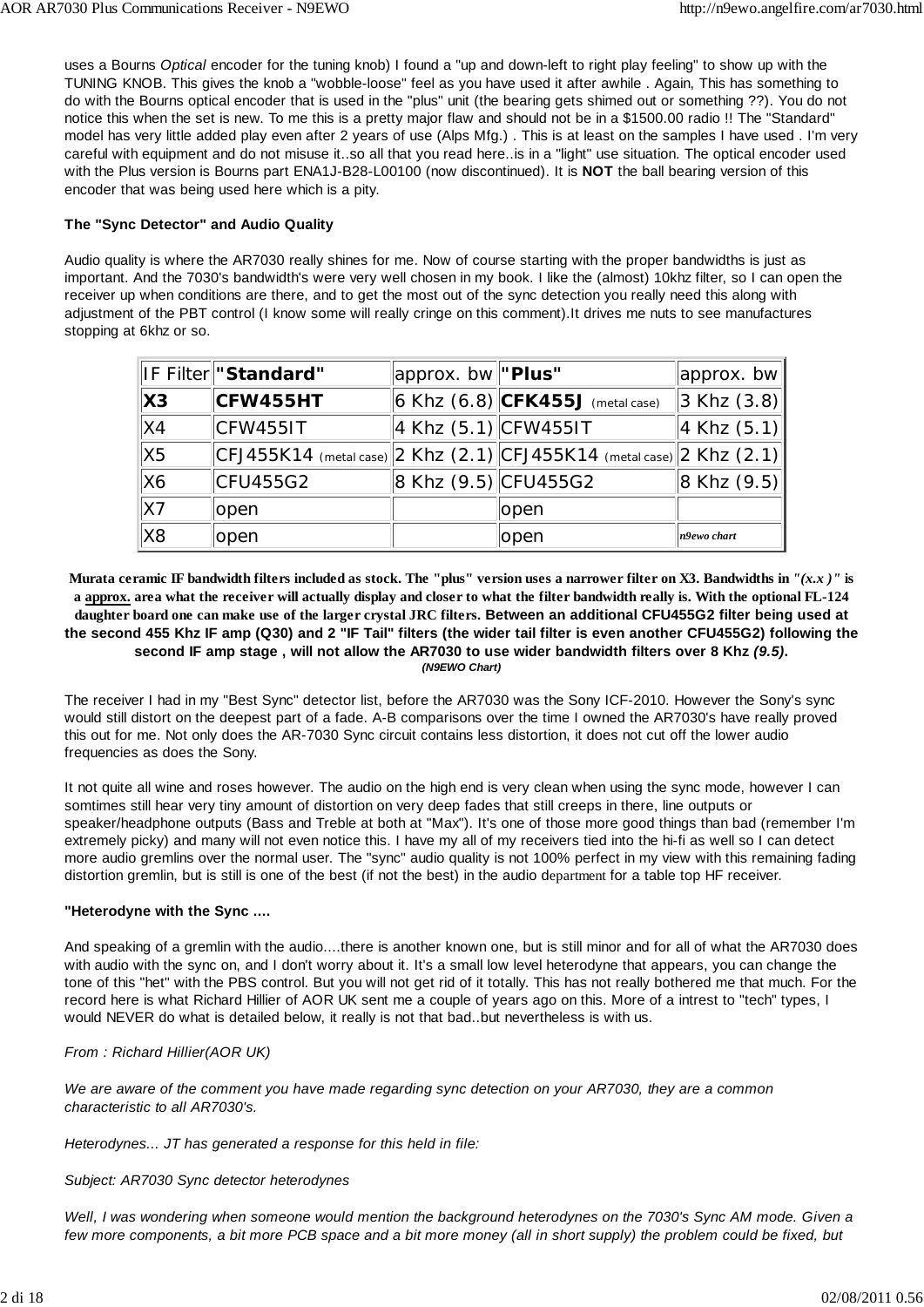*as it is there's just a good old engineering compromise.*

*The effects come from harmonic mixing in the Sync Car mixer where the Sync VCO is combined with the DDS signal (check it out on the block diagram). Mostly the spurii are at least 40dB down and are barely audible on a well- modulated AM signal, but their level and pitch are dependent on alignment, PBS setting and temperature. A small adjustment of VR3 will move them around and you may be able to improve things. You can always return to the factory settings if needed. No damage will occur to the receiver from adjusting VR2 or VR3.*

*A further improvement may be obtained by reducing the value of R109 (I suggest adding 4k7 or 10k in parallel). This increases the injection into the product detector and helps to suppress AM sidebands on the carrier signal. The downside of this is that carrier coupling into the IF chain is increased, and this may result in a small residual S-meter reading on LSB or USB mode at certain PBS control settings. The carrier leakage into the IF is by magnetic coupling between the carrier filter (X13) and the selected IF filter, so it is dependent on bandwidth and may not occur at all with a Kiwa filter.*

### **"And No Background Hiss In AM or Sync Mode's"**

Many of the receivers that I have owned over the years have suffered from background "Hiss".Even with the volume control all the way down this hiss still existed. The JRC NRD-525 that I used to own was a good example, just downright awful. The NRD-535 had improved on this hiss, however at the cost of the overall audio quality. The AR 7030 was a very pleasant suprise. No hiss..period (AM and Sync modes), and not at the expense of audio quality like clipping off the high's. Matter of fact after hearing my first signals coming out of a AR 7030, my JRC NRD-535D was no longer my prized receiver.

However the SSB modes don't fair quite as well with hiss. In my tests, it's a bit excessive in the narrowest bandwidth (treble at max), appears to be more so with the 2 later samples that I have owned . This is more true when receiving weaker signals, but it can be a bit hard on the ears after awhile. But again using AM or Sync modes, it was not a issue for me.

### **Frequency Display "very close"**

Another issue that has always rubbed me the wrong way over the years is, why do so many frequency displays on SW receivers read off (out of the box brand new) from what is actually being received. I will give JRC a good mark here as I have never seen a JRC off of any real measure . But the ICOM's , Kenwoods and Yaesu's that I have all used over the years have been off, sometimes by a couple of khz's. Again the AR 7030 wins good here..maybe it's just taking the time to align the circuits correctly, and/ or very good design. My # 7 sample "Plus" version was about 10 Hz off (high). Not perfect, but not bad either.

### **The "Line" (record) Outputs**

I enjoy making recordings off the SW bands, broadcasting stations, pirate stations, whatever. So the level and quality coming out of the receiver's "Line Out" is most important to me. Again the 7030 is above average using the Sync mode. Very clean "line" signals, and there are 2 totally independent outputs. Also you can adjust on the front panel either output for a excellent match to whatever recording device you have connected to it. The only gremlin in this dept. is that they are using a 5-pin DIN here, and if you are going to roll your own plug, it does get a bit tight in the plug for the person weak in soldering. I have been using a couple of pieces of Belden micro-coax RG174 (8216) with very good results. However, you might want to keep the length below 6 ft as there is a bit if resistance in this stuff if you get too long. SSB modes do not fare as well (at least on the 6 samples I have owned). It does have a certain amount of hiss that does indeed irk out of the "line" outputs as well

*WARNING : I will NOT be held responsible for any information that is listed here.* **ALL DONE AT YOUR OWN RISK!** 

### **A Few Hints:**

Here are a few little hints, if you are planning on grabbing onto a used one someday. A couple of items that I did right after I pulled a sample out of the box. Otherwise I find the radio to either, may not sound right, or doing something a bit strange to what I'm used to. None of there are serious, just operational notes and are of course subjective.

- Hit the double "O"'s (on/off switch) button and hit the "Cnfg" button. Rotate the spin wheel until you get to the RF GAIN mode. Be sure it's in "Man". I find that "Man" works best (auto mode is a pain) ,in the auto mode the attenutator will click on and off if the signal gets strong enough (It uses a relay) .This becomes annoying, because it tends to switch on and off and on and off if the signals hit just right. I have never seen this radio overload yet on my 60 ft longwire. I did not need for this Auto mode at least in the USA.

- Obtain some little "stick on" rubber feet, from the hardware store. Attach these to the bottom of the remote control. I place 4 on the corners, the ones on the battery cover end you want to keep on the cover. Add one more right in the center. Now you can place the remote control flat on the table, use it like a mouse right next to the radio. Simple but effective. Stick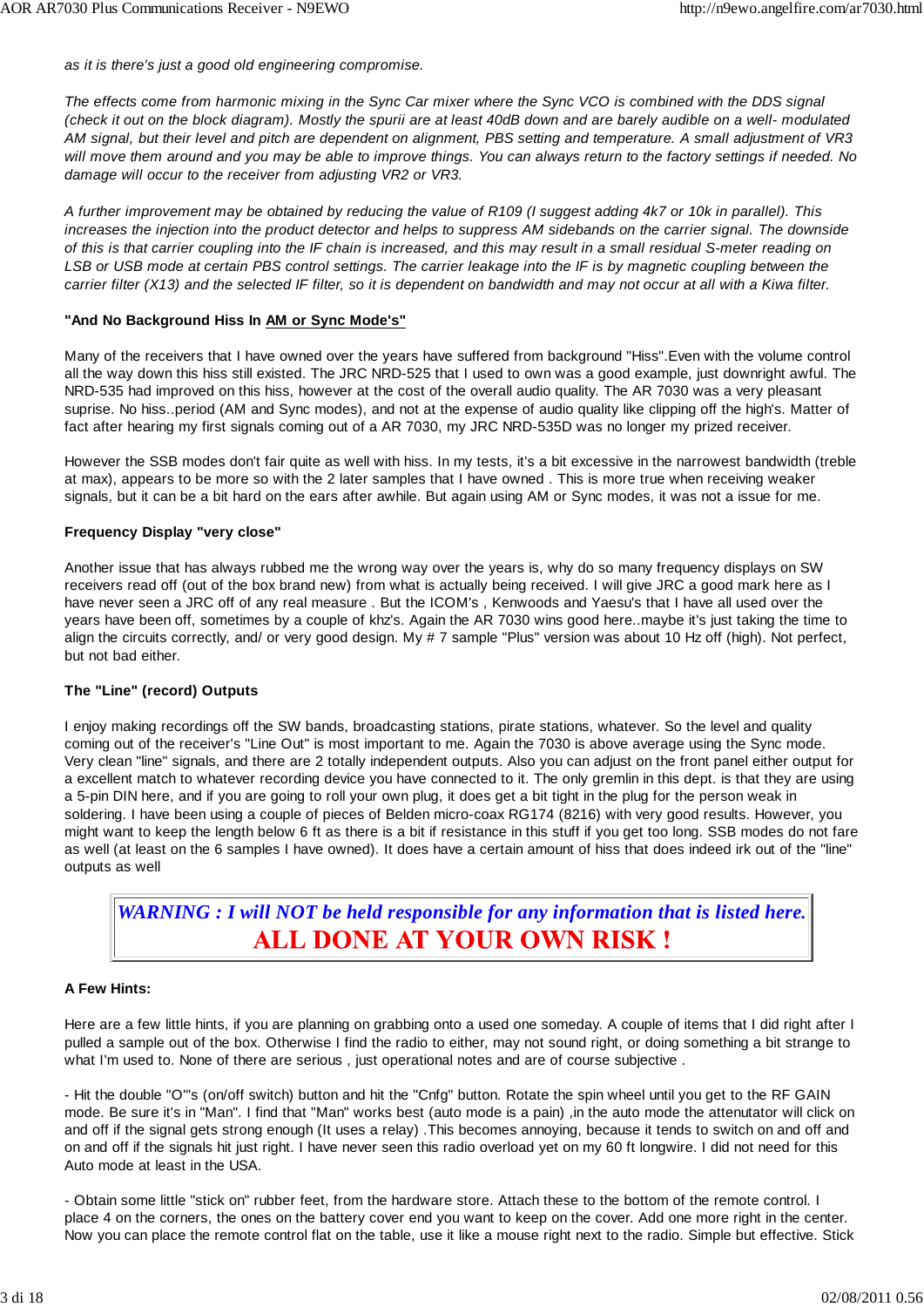4 on the bottom corners of the power supply "Floor Wart" while you are at it.

- The use of a external speaker is a must. This is the case with most tabletop receivers anyway and with the AR7030 is no different. I use SMALLER **OLDER** 2-way die-cast Realistic hi-fi speaker(s). The Realistic Minimus-77 cat # 40-2054 and the Realistic Minimus 7 cat # 40-2045 (both from the late 80's~early 90's) are the ONLY ones to use from my testing over the years. The tweeter helps very much here. However with any external speaker used with the AR7030, be sure that the speaker has a 8 Ohms rating. The receiver's specification's state this, and a note I received from AOR-UK stated, OK to use a 4 ohm but do not turn it up to max. I would just use a 8 Ohm and play it safe.

**NOTE:** I have tried many of Radio Shack's more current (still old) metal cased 2-way speakers and they all requied too much power to drive them (so that was a total bust). These older 40-2054 and 40-2045 speakers do not have this problem for some reason. The downside is that being the age that these are, the foam/rubber around the outer edge of the woofer can break down, so beware.

- The cabinet screws MUST not be overtightned. This is stated in the manual, and believe it ! My first 7030 screws were striped by the first North American Importer (we will not say names here, but used to be in VA). But if you ever need to open the case to install additional filters etc., obtain the correct 2.5mm hex key and follow the instructions in the manual. Just as important is to ALWAYS remove the **"BOTTOM"** cover FIRST and REPLACE it LAST (that is the last cover you put on). Otherwise the pieces may not fit right. Even with those warnings, it is not a easy set to take apart, the paint chips very easy. Another point to remember is every time you remove the screws on this set, a few micro-metal filings like to fly around inside the cabinet. It's soft metal used is the reason here. Give it a good upside down shake before you put the covers back on. Maybe even taking a small "Clean" brush around the holes (areas too) might not be a bad idea as well before you button it up for any loose ones that will not shake out ??

- Watch that antenna switch in the rear. If you are using a external antenna, be sure that you keep the switch in the "Normal" mode. Intermod will happen in peak signal times if you try and use the "Whip" selection. This is common sense here, but you can loose track of the status of this switch as it's in the rear of the radio and no indicator on the front.

- Perhpas to reduce problems with the "Tuning Knob - Shaft Play" (Wobble) down the road, **Do Not** use the "Dimple" on the front of the knob for any fast tuning ?? If you get in the habit at the start "Not To Use It" when the set is brand new, it may help on this problem (I have not varified this) ? The "Bourns" optical (Tuning Knob) encoder seems to have more problems with the shaft being shimed over time with use (and you get that wobble) and I'm thinking that this could be part of the problem (comments about this subject near the top of this page)? If you wish to tune fast, use the "fast" button.This works better anyway.

- Keep space around the "power supply". The included "Floor Wart" 15 volt supply runs very HOT after a bit of operation (at least the USA version/117 VAC does). So keep plently of air space around it, and don't set it on a carpet or stack anything on top or around it. Give it room to keep cool and you should be OK ?? (I have now received a number of reports with failures of these supplies, more than likely due to heat stress).

### **Important updated information with the "RF Atten step" setting in configuration menu (Plus versions)**

This is SOLID information direct from AOR UK (I'm uncertain if this would affect eariler Plus versions ?). Of course with the standard version this will not even show up in the Config menu.

The "RF Atten step" in the configuration menu (Plus versions only) should be left set to **10dB** steps as default out of the box , do **NOT** set it to 20dB. This is because the preamp interleave is removed to maintain best dynamic range.

More current AR7030-PLUS certificates supplied in the carton with each Plus receiver states this (wording just above the serial number).

*"Note: Attenuator should be set to 10dB steps (even if the NB7030 / UPNB7030 option is fitted), this results in the attenuator selection of +10dB, 0dB, -10dB, -20dB for the PLUS unit (-30dB and -40dB being omitted)."*

**(This is corrected information vs. what is found in the AR7030 "features" FPU manual on page 3)**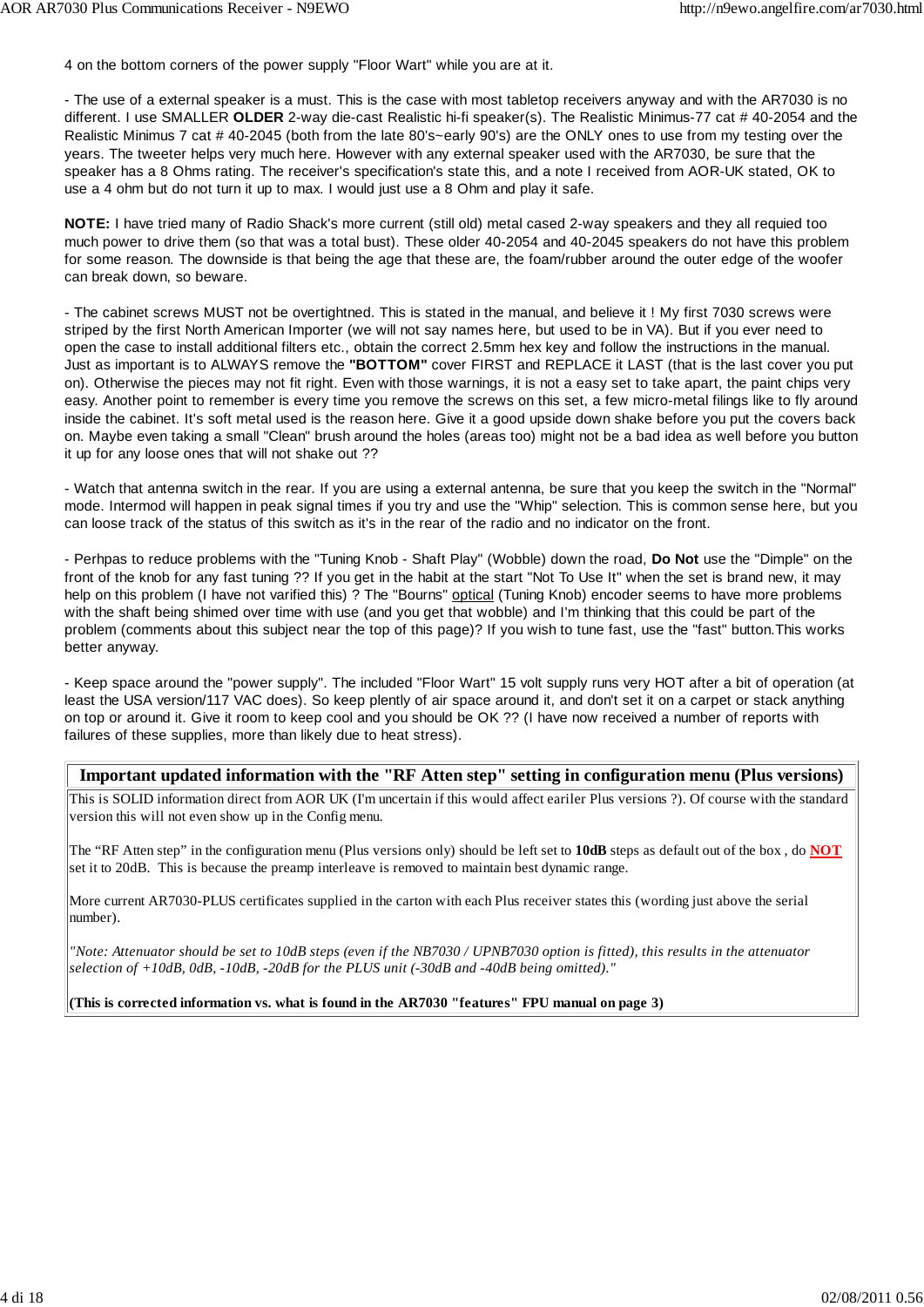

### **The AOR AR7030 next to a black Realistic "Minimus 7" 2-way die-cast speaker. (cat # 40-2045) Gone from the marketplace since the early 90's, this speaker can still be purchased used at flea markets and on ebay.**

### **Be careful hunting as many samples have foam/rubber destruction around the edges.** *(see text above, photo: N9EWO)*

### **The "Dreaded" Bourns Spin Wheels and "My" History with the set**

I was very happy with my first AR7030 which was a "Standard" unit, serial number was a bit over 100700. But only after 8 months or so, I was not able to turn up the volume control all the time. It actually got so bad after awhile that I was unable to use the control at all. You could still use the remote to adjust the volume. I did get that volume encoder replaced in time (after a few trips back to the now "out of business" importer). But I felt that it was just a bad sample and that was it for the second.

After being so pleased with the overall performance and audio quality I went for another "Standard" unit , and then even a third unit which was a "Plus" unit. At that time #1 went to a new owner (after being properly repaired).

Well again after 8 months or so AGAIN, I could not adjust the volume control all the time on my new "Plus" Unit. To make matters worse the "**< >** " were also starting to fail. Also my local friend who also purchased a AR7030 Plus at the same time that I did, was also having the same failures. Now it's getting real intresting.

These 2 controls used a "Mechanical" rotary encoder made by "Bourns". We (and AOR UK) use a term "Spin Wheels" in this text, do not confuse these with the encoder used in the tuning knob (not the same type or Mfg of encoder).

### **AOR UK's responce**

AOR UK was starting to admit to a few reported failures (they have NEVER admited that there was a real problem here 100%), but not of any great nature....(yeh right).Here is a reply that I received from AOR UK from Dec 1998 on this problem.

*"The problem surrounding the Bourns click encoders is not as simple as it first appears. Not all failures are for the same reason.*

*Given the number of AR7030 receivers we have sold, you would expect that if the problem were due to tarnishing of the metal deposited on the substrate the service request for replacement encoders would be enormous. Whilst any failure is a great cause for concern, and this particular one occurs too regularly to be ignored, I can tell you that the numbers are not great.*

*As I think you are aware, we receive no direct input from Bourns regarding any quality issue. Bourns will only deal through their supplying distributor. This has meant that though a number of replacement encoders have been supplied, there seems little desire on our distributor, or possibly Bourns part, to actually address the problem.*

*As I said, the failures are not all clear cut. Any sample of this encoder, when opened reveals a similar level of tarnishing to that which your picture shows, whether it is fully functional or faulty. This has led me to investigate the problem further.*

*The failures I have seen have a short of a few thousand Ohms between the centre pin and either of the outer ones. This short seems to be very close to the pins, rather than on the contact area of the substrate. This is checked when the substrate is removed from the encoder body as the one in your picture.*

*During design and manufacture the Bourns part has been evaluated and seemed suitable in every respect, it is regrettable that long term this has not been proved to be the case. Ultimately my preferred course of action is to use a different manufacturers part. Unfortunately, the PCB and front panels are designed to take only the Bourns part. No other manufacturers unit is even remotely compatible physically making retro fitting of other parts difficult or impossible. This*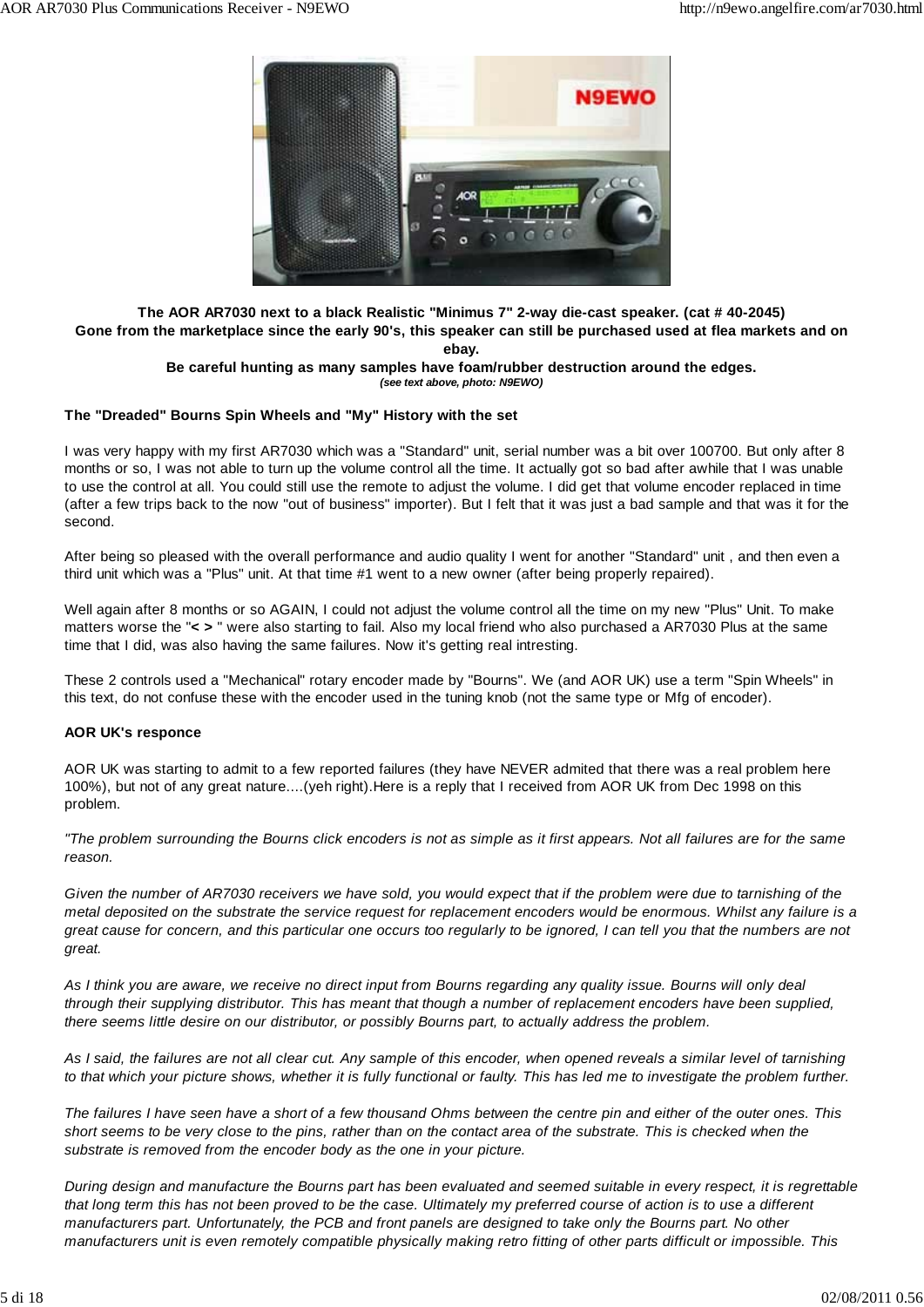*does not preclude a change being made in any subsequent production however as PCB's etc can be re designed.*

*Naturally, if we are able to devise a way of fitting say an Alps part in this application we will make this modification available to existing users who's Bourns encoders fail. I would however stress that even most of the earliest sets have not suffered failure, so there is no reason to suppose that a replacement encoder will fail, once it has been fitted.*

*Best Regards Mark W Sumner (Production Controller)"*

### **"My Views on the "Spin Wheels"**

They could not really come down why these were failing. I have my own theory. And mind you this not solid information, only my ideas.

I tore a semi-defective "wheel" apart , it looks like tarnish might be one of the problems ? Have a look at the picture below, I have taken a pencil eraser and cleaned off 1/4 of the encoder's track to show the tarinsh. Also whatever Bourns used to lub this wheel with (if anything) sure does not last. I can feel a very dried out greasy "somthing" on it, but as you can see, no longer doing it's job. I don't think it's not all one problem. I still think half of the blame still goes to the "gray" poop that is on the track (see picture). **However**, now the real problem I think lies with the 3 little copper "wippers" that make contact with the track. You can actually just blow a bit on these and make them bend them (puts heavy damage on them too). They are very very thin and have no real spring to them (well not enough..that's for sure).



#### **Production samples starting with serial # 102050, do NOT use this encoder (see other info below). (Part marked as: Bourns Part No. ECW1J-B24-AC0024 Date Code: 9632X)** *(N9EWO Photo)*

Well we did get a couple of "Spin Wheel" replacement parts (same Bourns part) for both units (mine and my friends) as they were still in warranty. All 4 (2 in each unit) were replaced and back to normal, but I was not feeling very good about the situation and the # 3 plus unit left me to another owner after being repaired

I have received many e-mails over the last years from others who have also experenced failures of these "Bourns" spin wheels.

This message was from Robert Gibson via the AR7030 mailing list.

*"My 7030 is on it's third spin wheel and second replacement push button (soft key). Also, the shaft of the tuning encoder is getting slack, causing the tuning knob to wobble. Not good considering the radio is only just over two years old. I like the receiver, but am worried about the prospect of having to keep replacing these parts."*

### **The "Improved" 1999 version.**

In June of 1999, I received this information from AOR UK:

*David*

*Since my last email to you regarding the AR7030 on 19 January this year,we have addressed the Bourns click encoder issue using an Alps part. The PCB design for the new production control unit has been altered to accommodate the new controls as they are not a physical direct replacement for the Bourns part.*

*This change together with a change to the manufacturer of the LCD display (providing better visibility over a wider viewing angle and improved contrast) has taken place in the latest production run which has just commenced.*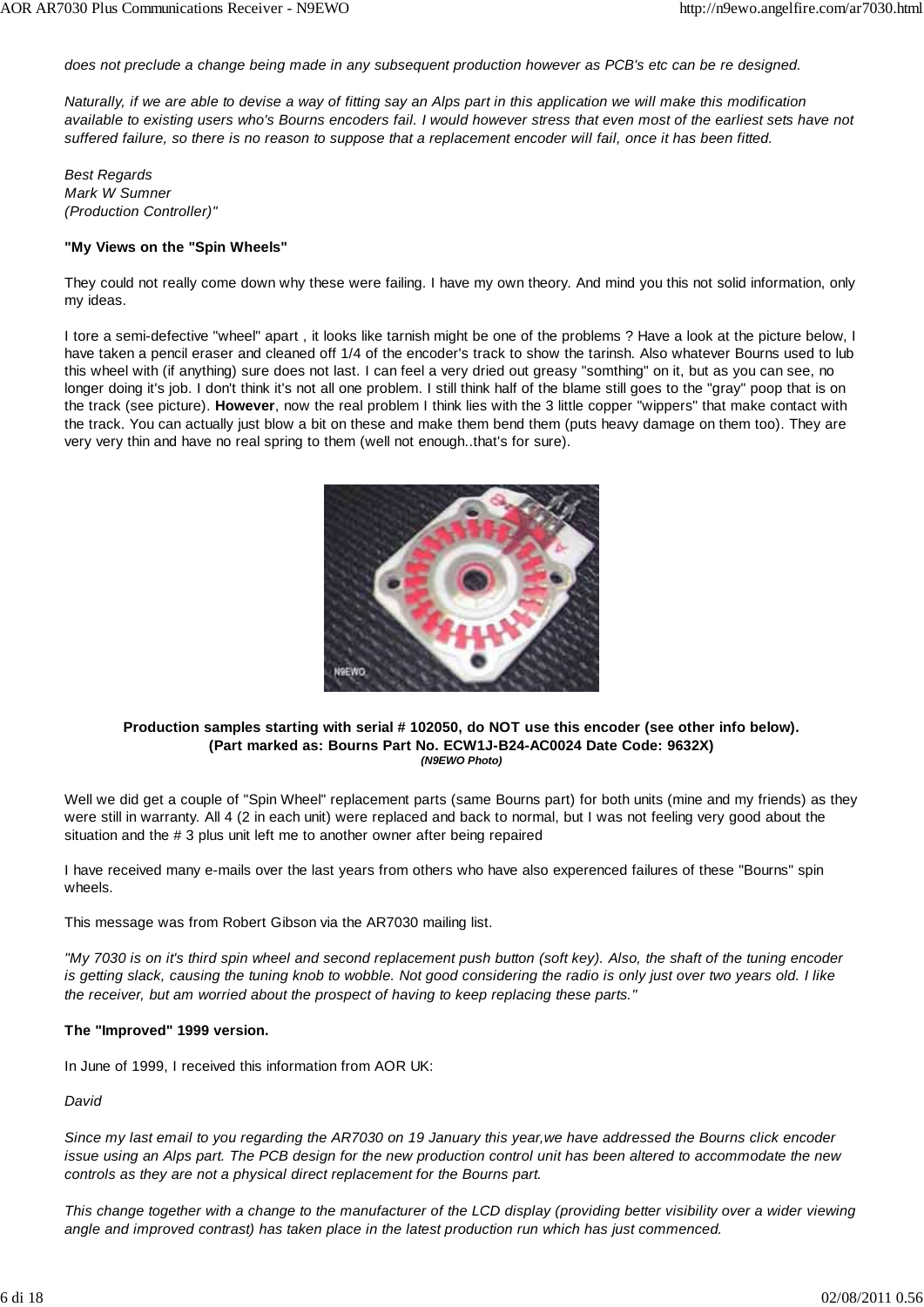*We have also produced a small additional PCB that enables the mounting of the Alps click encoders on sets originally fitted with the Bourns part. This board complete with encoders and fitting instructions is available at GBP 20.00 to those who wish to fit the new encoders to their sets, however as we have pointed out before, it is not the easiest job in the world to change the click encoders and there is little point in taking this approach on sets where the original encoders exhibit no signs of a problem.*

*In warranty repairs to any AR7030 having a click encoder problem may, at the discretion of the dealer concerned, use the additional PCB modification to replace the Bourns parts. The mystery still remains as to why certain encoders fail whilst the vast majority remain in operation without showing any problems. Because of this, it is probably best to avoid needless intervention into an AR7030 that is still functioning perfectly normally.*

### *Regards*

### *Mark W Sumner*

Additional from Mark dated June 1999, indicates a "Serial Number" that these will be starting from. Standard and "Plus" units.

### *Hello David*

*The changes to the AR7030 spin wheel encoders and display will apply to both plus and standard sets. The starting serial number for the new production is 102050.*

So if you purchase a sample over this serial number, you should be clear on that front.

### **Back to Bourns with the Vol and < > spin wheels.**

AOR UK is now back using a Bourns part for the Vol and < > wheels again. Sorry, I do not have any additional information or part numbers on this. At least it's a more modern part and did not go back to the larger black ones. They have a die cast case just the old Alps ones used for many years (see KT6LN's picture below)



May be a one sample issue, I'm guessing. Many thanks to Ismail for the information here and the photo of the actual new encoder being used.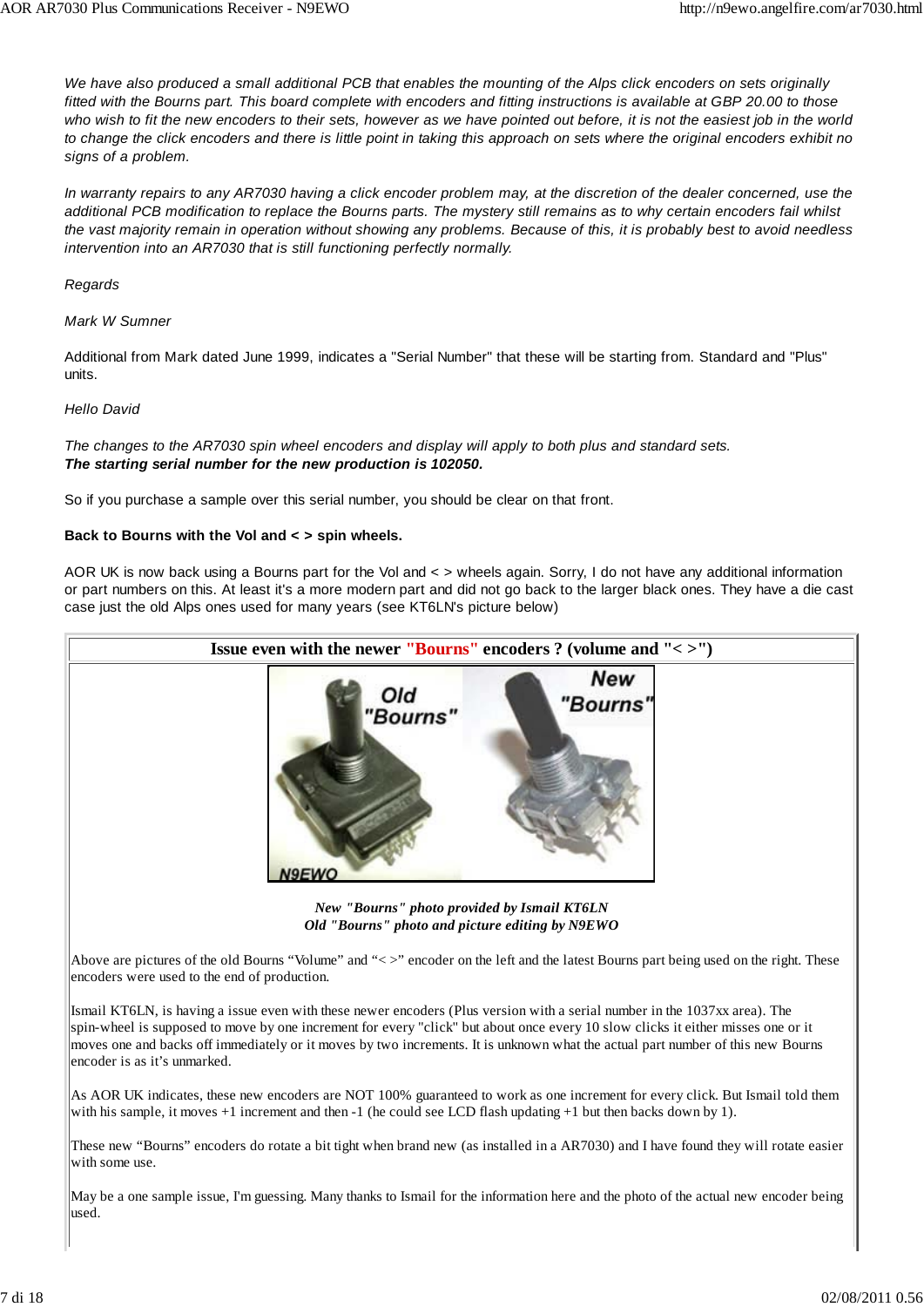The Alps encoders for the volume and **< >** controls were not used in later production samples (2006 samples and beyond).

### **The "New" unit (s)..one defective**

So after hearing all of this great news, I decided to go for unit number 4 with the new serial number and improvememts .

Number 4 arrived in good shape, however it was defective. First the Tuning knob had a very ruff feeling to it, like it was rubbing on something. The other and even worse problem was the fact that the external speaker jack was not working . Now I use a external speaker just about all of the time with my 7030. I use a very carefully chosen wire and phone plug, very flexable short light 20 ga wire to keep stress off of the jack. Well this one would not cut out the internal speaker all the way and the connection to the external was not there (aboout 50-50). Maybe a certain amount of tarnish was on the contacts in this "Jack", or the metal just does not return correctly to "reconnect" the internal speaker right..whatever ?? Anyway it went back to the dealer as a new defective..pronto. This problem I know can happen in time with the jack becomming "Flaky" after awhile in time, but I have never heard it happen "New out of the Box". Not a major problem maybe..however should this be on a radio with a \$ 1500. price tag..?? Yep..another gremlin to be aware of down the road or be aware of before a used purchase. It's a super cheapo jack being used here, however it should not be too hard to replace with a better quality one.

### **The "Big" Number 5**

Well now onto my sample # 5. A few comments here. Of course the new "Alps" spin wheels have a much better feel to them, aside from a bit of a "grizzly" feeling when rotated (only when new..after a bit of use this feeling has gone away). It would seem that these will hold up better with use ?? Time will tell ??

The LCD display does indeed have a brighter/sharper look to it. A couple of points that I have discovered on this "New" display.

A picture below of the" New vs the Old Display" on # 5. This picture does not show a big diffrence,and it's not a real major change but a bit more than what the photo shows. But it does look a bit darker and shaper on the new version, provided you have the control adjusted right. The way you adjust the contrast on the new versions is a bit weird. The shapest and darkest is sort of in the middle and not where you think it would be in the area of the control. This does help being a bit sharper, but still does not offset it's small size and my eye's still can get tired of it all after a few hours staring at it.



### **NOTE: My # 5 "Plus" LCD display (top one) is with a 30 min "Warm-Up" time frame..then adjusted using the rear panel "contrast" control .**

### **My eariler "standard" unit LCD was not affected by this "warm-up".**

**Be sure and read the "Backlighting" failure issue at the dead bottom of this web page.**

*(N9EWO Photo)*

The display on my # 5 sample responded a bit slower to tuning, that is "Slug-ish". You really notice this more when the set is cold. My "standard" unit showed nothing of the sort. This does clear for the most part after the set warms up awhile. # 6 has none of this display issue.

Another action of the LCD display is when the set is "cold vs warm", the contrast varies a bit. You want to adjust it on it's rear control when it's warm (say 1 hour or so), and leave it. Weird to say the least. The LCD brightness of the backlighting on every AR7030 that I have had so far gets dimmer with use (as time goes on).

A VERY strange quirk noticed with the # 5 sample (New type) display when the set is OFF. When off it still has a mild backlight which allows you to sort of see the clock. Well as the seconds click off, it strobes (flashes) a bit at each second. Never seen this on any of the 3 other units before (did not have #4 long enough to check that out). Another weird gremlin to say the least !!! It does not show this when it's on.

**Number 6 was another dud. 7 and 8 included the Improved Remote and No Problems.**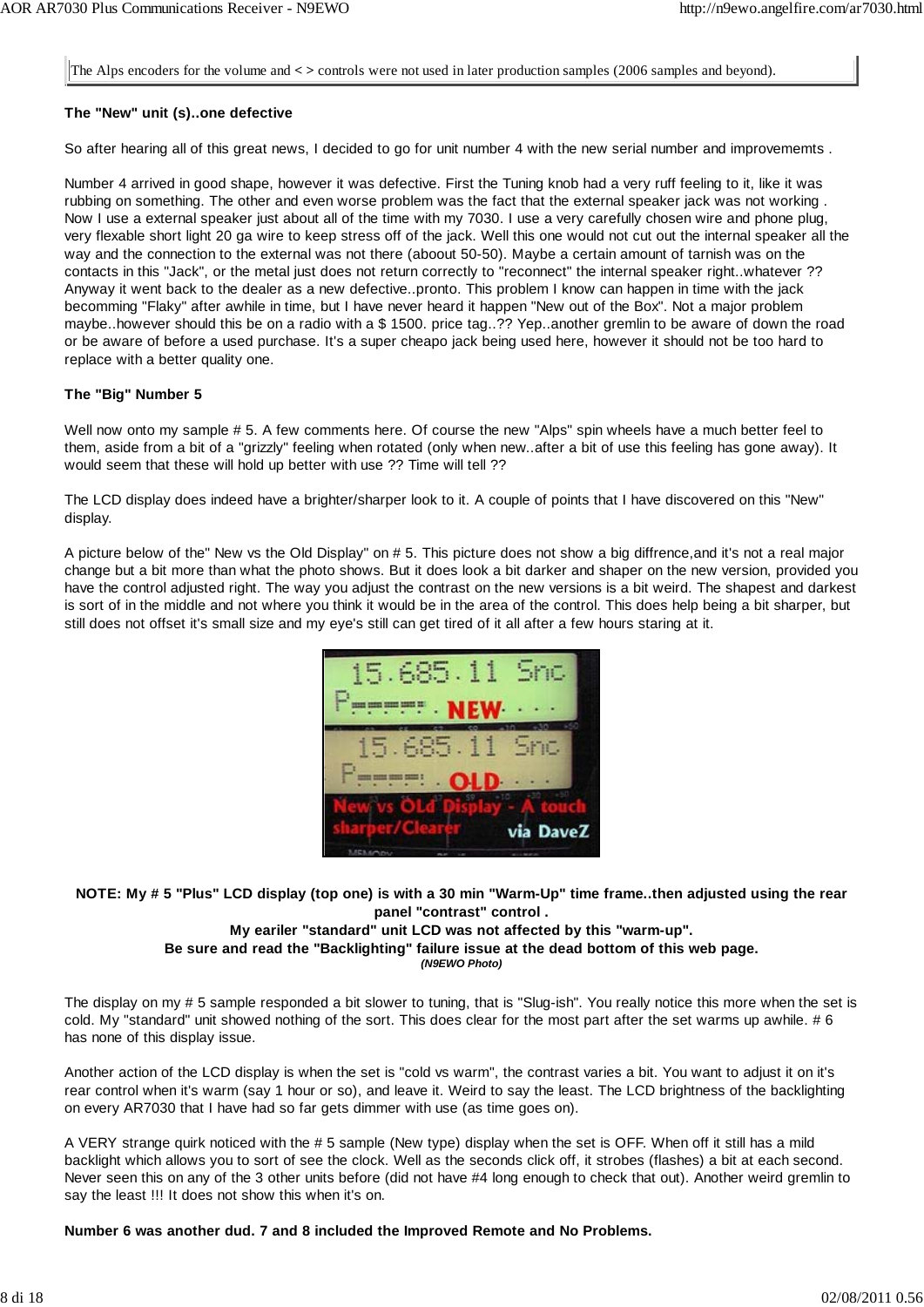On to sample number 6 for me (another Plus version), very good news is the "Slug-ish" display problem was not an issue anymore (totally gone). Also the external speaker jack was also just fine .

The bad news with # 6 was we had some "moving" spuri-garbage that was heard in various spots all over the received range (even with no antenna connected). AOR UK never came back with the reason on this one. Was very strange indeed.

**Here is a .wav audio file (size 50k) of this garbage "spuri-noise" on Sample # 6. Frequency ± 9455 Khz, USB mode, No antenna was connected**

(Note : This noise showed up in additional places as well and moved around a bit as it warmed up.)

Number 7 and 8 (both Plus versions) had the new remote control included and was major improvement for me to the old one. More information on this "new remote" below in the "Misc" section.

| N9EWO's Approx. Serial Numbers Owned: AOR AR7030                         |  |  |  |
|--------------------------------------------------------------------------|--|--|--|
| #1 Standard Version : $10075x$                                           |  |  |  |
| $\#$ 2 Standard Version : 10081x                                         |  |  |  |
| # 3 Plus Version : $10157x$                                              |  |  |  |
| $\#$ 4 Plus Version : 1021xx (defective out of the box)                  |  |  |  |
| $\# 5$ Plus Version : 1020xx                                             |  |  |  |
| $#$ Plus Version : 10358x (test sample only)                             |  |  |  |
| $\#$ 6 Plus Version : 1036xx (defective)                                 |  |  |  |
| $\#$ 7 Plus Version : 1037xx (included new style remote)                 |  |  |  |
| $\# 8$ Plus Version : 1039xx My FINAL Sample (included new style remote) |  |  |  |

### **So you see a "Fast charge" indication appear on the LCD display , but the internal BP123 battery option is not installed ?**

Here is one that I have first hand experience with after receiving back one of the earlier samples from the various repairs over the years. When I first contacted AOR UK with this, they had no clue what was going on (I think they thought I was nuts). But I see AOR UK did cover this in a bulletin (after my discovery).

If for some reason you see a **"Fast charge"** indication appear in the top line in the LCD after you turn the set off (right of the clock numbers), and you do not have the option even installed, it is nothing to worry about.

With the BP123 lead battery option **not** installed and if a small power glitch happens in the power grid (this can happen even with the set off, but still connected to the power supply), the microprocessor can get fooled and thinks is has detected the internal lead acid battery.

It of course never gets the job done being there is no battery to recharge. The cure is to leave the power supply connected with the receiver switched off. The **"Fast charge"** indication will continue to be displayed for about 2 hours and then it will display **"Std charge"** . *At this time* you can switch the set back on and then after you power it off again this time, all should be happy. You should have no more charge indication on the LCD after you turn it back off. If you still do, sorry to say I do not have any idea's for you.

Do not disturb the powered off receiver by unplugging the power supply or switching it on and off. The timer will reset and you have to start all over again.

### **So do I still like this Receiver ??**

I still very much like the AR7030 in a number of respects. Details that other radio mfg's have totally missed (like audio quality) have been handled extremely well in this set. Actually still do own one Plus sample.

As you can see after a few years of owning **8 samples** of this receiver it has turned into a very mixed bag. Even with it's great performance and good audio quality on AM SYNC mode, in my view the set struggled with quality control and/or actual construction and parts used (oops, we cannot forget firmware-microprocessor bugs) right to the end of production in 2008.

Dave N9EWO **©** N9EWO ver 11.5

### *Discontinued Receiver*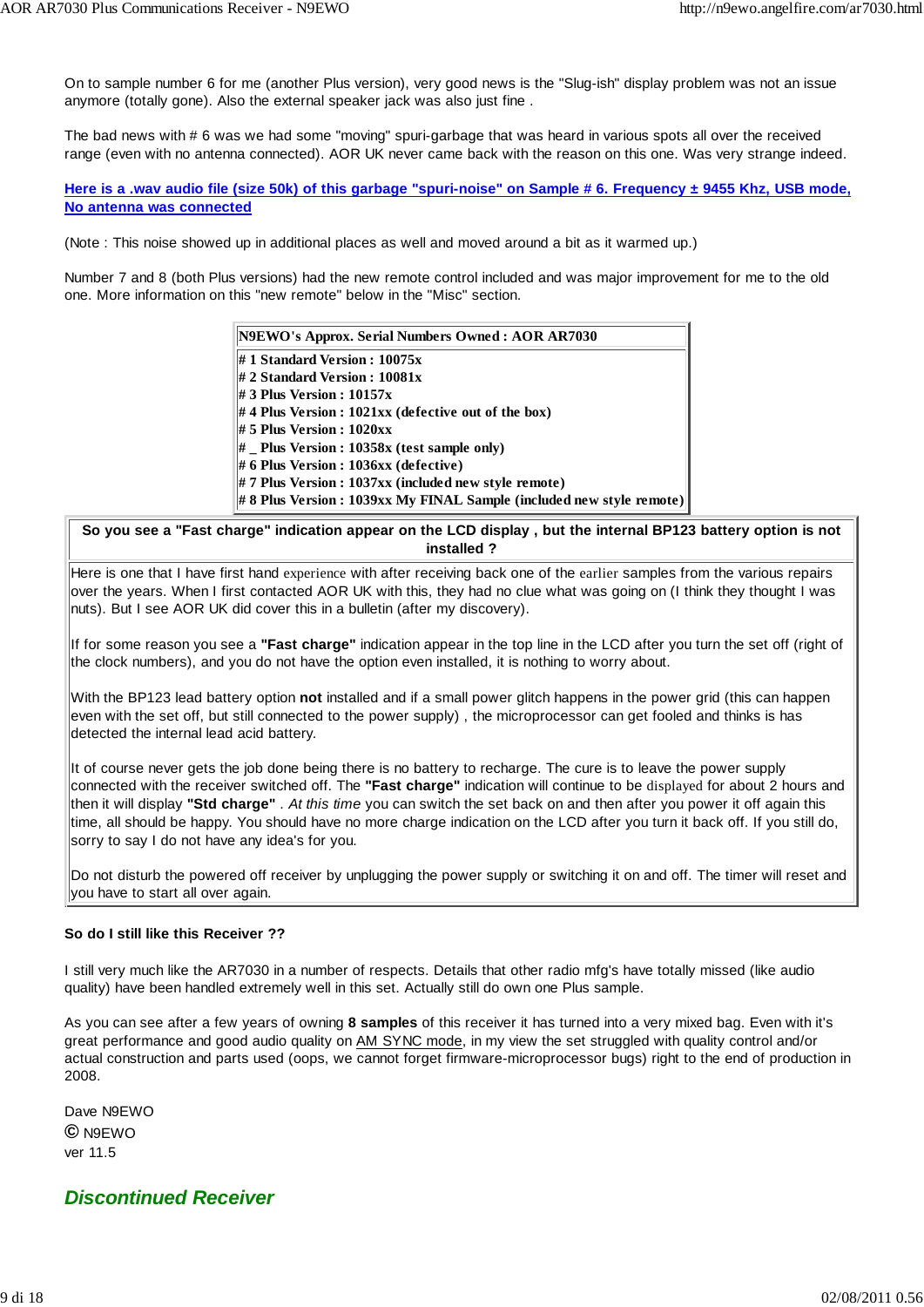

**Rear view of the AR7030** *(N9EWO Photo)*

### **\*\*\*\*\*\*\*\*\*\* Do NOT use "Serial to USB" External Adapter Cables with the AR7030 \*\*\*\*\*\*\*\*\*\* VERY IMPORTANT WARNING !!!!**

It is HIGHLY recommended that **ANY** external **"Serial to USB adapter cables"** are **NOT** be used with the AR7030's serial computer connections at any time. Host computer should be equipped with "on the mother board" serial port or the use of a **" properly installed " INTERNAL** PCI or PCI express serial card. I have experienced nasty bugs first hand on this subject and just one little "burp" could easily corrupt the sets firmware that may not be fixable (well at least not without replacing the sets microprocessor). Sorry , but this rules out the use of most current laptops. So you have now been warned !!

### **External Speaker Jack Gremlin**

### **Another Part that can fail, the external speaker jack** *(NOTE: This problem appears to have improved with later samples ???.....see main text above)***:**

Well this one actually has been covered on the internet elsewhere (and in my above text)....but now I too have experenced it. It involves the 1/8 inch phone jack used for the external speaker. Now I use a external speaker just about all of the time with my 7030', but once in awhile I might move the set into another room (it's rare), and use the internal speaker. Of course pull the plug out. I use a very carefully chosen wire and phone plug, very flexable short 20 ga wire to keep stress off of the jack. Well either a certain amount of tarnish is building up on contacts in this "Jack", or the metal just does not return correctly to "reconnect" the internal speaker right ??

Anyway with the #4 dud sample, it became very intermittent when I tried to use the internal speaker with one of my "Standard" units (I no longer own this sample). When I pushed the plug in and out a few times, that helped and was halfway useable fow awhile. Even if I jiggle the plug slightly when I use the external speaker, it cuts in and out a bit. Not a major problem..however should this be on a radio with a \$ 1500 price tag..?? Yes, this is another gremlin to be aware of, but this one may not be of a panic nature ?

### **Remote control change : Approx. serial numbers over 103670**

In October 2005, a new remote control marked as the V2 IR7030 (referred to as IR7030-2) was started to be included with new production. The replacement is slightly larger in overall size and has a number of larger buttons to boot. Sadly it will NOT work with older firmware versions (requires not only the new remote but also an updated firmware IC (microprocessor). I feel this was a HUGE improvement.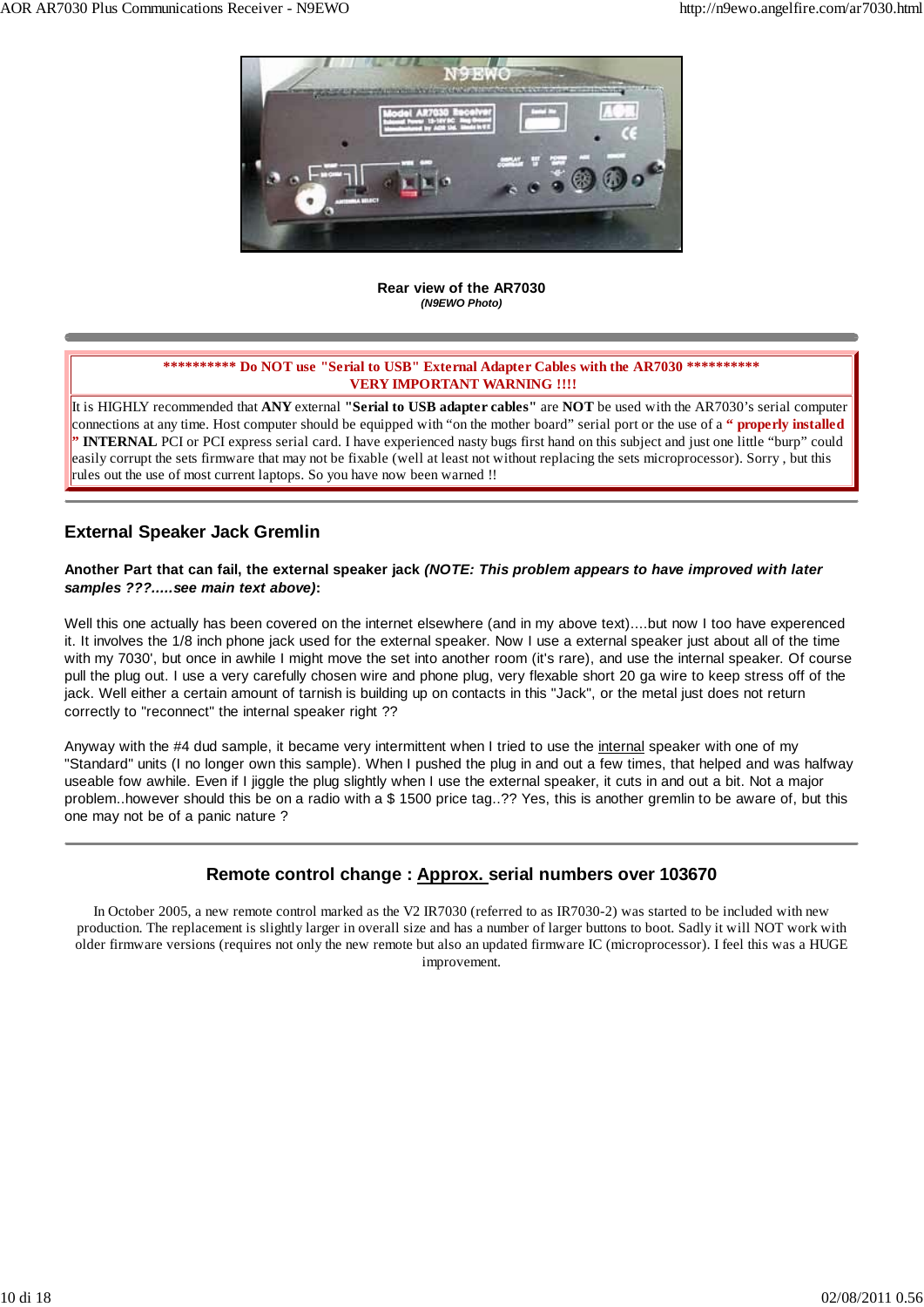

**Old IR7030 remote (left) was used for almost 10 years, the new IR7030-2 (right) from October 2005 to the end of production in 2008.**

*(AOR UK photo - edited)*

### **Misc. "AR7030" comments from "Me" and others .**

Below are additional comments from other users. May or may not relate to my main text that I have above. Of course input from me thrown in as well. For anyone who is just starting to read this section...you should start at the bottom and read up, as most current entries are at the top.

Additionally, I have pdf file and can be **downloaded here ,** parts may be repeated from the data below , however much more added as well. **Very important note** : The file is from the time frame between 1997 and 1999 and may or may not be valid anymore.

> **Older AOR AR7030 Files - 1997 to 1999 (approx 175k) (pdf Format)**

### **LCD Display Change in Newer AR7030's (also be sure and read the "LED Backlighting" failure topic at the bottom on this web page)**

Mark at AOR UK has some additional insight with the LCD display in the newer AR7030's . He claims that the older unit's also suffer this same happening when cold (but not as bad). I have never noticed it on any of my other units that I have had or any other LCD display in other equipment...at least not this bad. Hummm??? So for what it is worth...duh what was that again you say ???

*Hi David,*

*It would appear that the difference in contrast between cold and warm is a facet of the behaviour of the liquid crystal itself with temperature. The result is the requirement for a slightly different voltage on the contrast line to produce the same contrast result between the two temperatures.*

*Similar displays to that used in the AR7030 that operate to lower temperatures require a wider swing on the contrast voltage line, but actually recommend temperature compensation on the contrast input to maintain an even contrast result with temperature variation as the variation in contrast is more extreme. The issue is related to low temperature rather than high temperature conditions and concerns the speed of liquid crystal response at lower temperatures. These low temperatures are outside the normal operating range of any domestic equipment.*

*Incidentally, the same effect was apparent on the previous manufacturers display but the lower level of available contrast made it appear far less noticeable.*

*Best Regards Mark*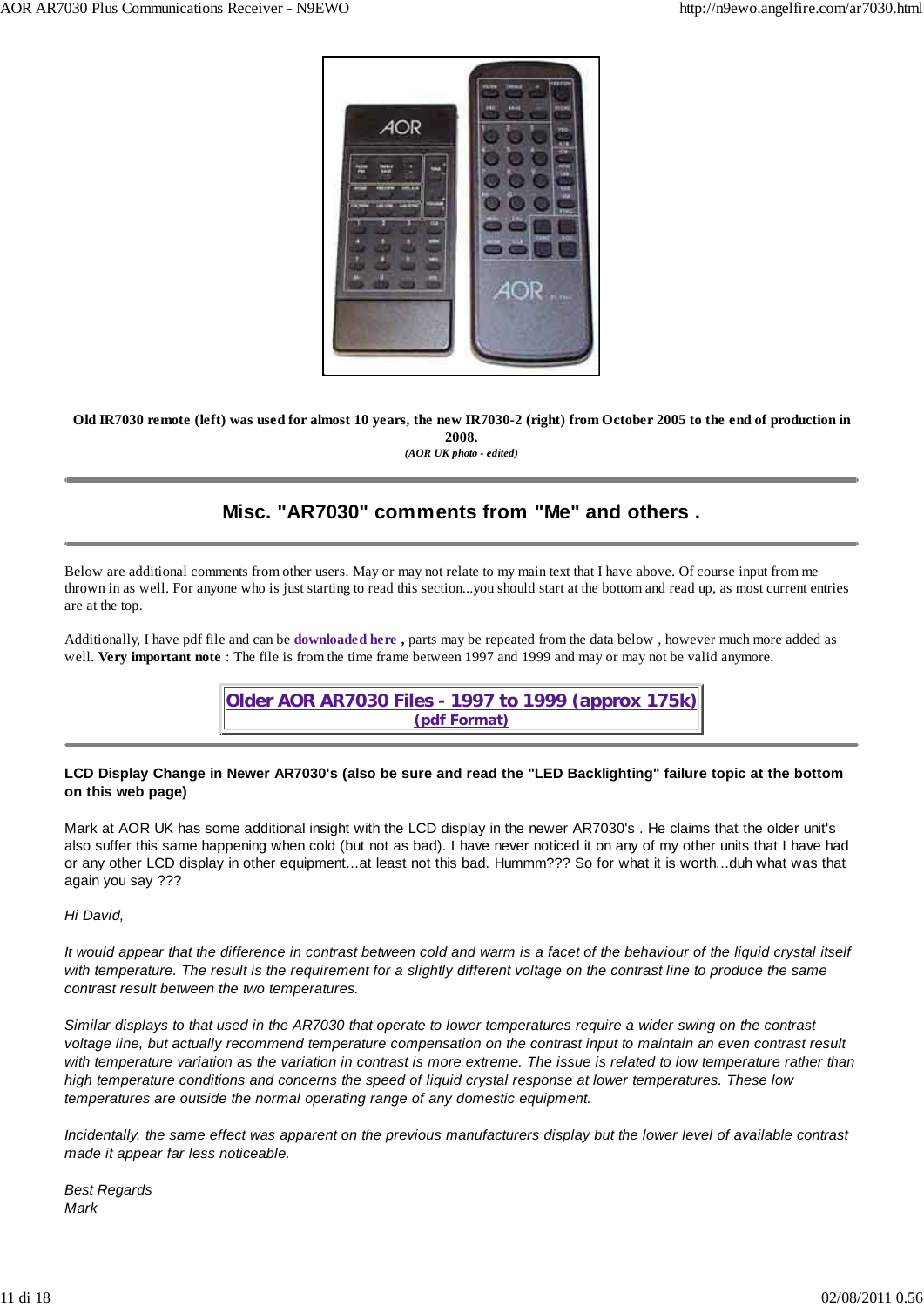A reply listed below on the weird "moving around" of the LCD contrast level on the latest production runs. You can live with this, however I have never seen this on a set to this date with a LCD screen. I think that a note with new sets should be included to indicate this. Turn the set on, let it warm up ay 30 min to an hour...THEN adjust the contrast control..and leave it alone after that.

Reply from Mark of AOR UK:

*Hi David*

*Your observations on the contrast variation between cold and warm on new display are correct and are a facet of this particular display, however we considered it a minor issue that was out-weighed by the advantages.*

*We looked at other displays before deciding on the one chosen however they required the use of a large negative voltage for production of the increased contrast level. This would have required an inverter circuit with all the attendant (potential) noise problems.*

*Best Regards Mark*

#### **More on Missing "die-cast can" in Later Samples**

A reply from Mark of AOR UK on the missing "die-cast can".This clears up most of the points made below. Just as I was thinking here...the Q47 problem. The eddystone comment was wrong as another company is still making these die-cast cans (Hammond). Check out the web site (link below). But I still have a problem in the back of my mind with this missing ?? You can make what you want from this information. I wish to thank AOR UK again for responding to this matter.

*"Hello David"*

*"As you have observed, the larger of the die cast boxes is indeed absent on the latest production run of the AR7030. The decision to omit the can was taken, as you quite rightly surmise, because of the stress it places on the PCB around Q47. We have always been aware that the level of radiation from the DDS system was low, however before deciding to omit the box extensive testing of the receiver was performed to check for the presence of any additional spurious radiation."*

*"I note the differences in reception shown by your real audio files, however this type of difference is actually unlikely to be a result of the missing box. It must be said that there are variations between production sets that are still within specification caused by many things, typically the change in manufacturers of a part which conforms to the same overall specification. Logic IC's are a prime example of this, also the variation in ceramic filter characteristics. Not withstanding this we will carry out more comparative tests."*

*"Incidentally I notice you have observed that Eddystone have ceased manufacturing the die cast boxes. This is true, however they are still manufactured by Hammond manufacturing who bought the business at the end of 1998. (take a look at www.hammondmfg.com for more details). The issue of obsolete parts has always been a consideration in the design of the AR7030. Basically in small scale production it is always necessary to be aware of the 'design-in' of very specialist parts which might go out of production. The most obvious case here was the Plessey SL6440CDP IF chip which had actually ceased production when the AR7030 began (though further manufacturing by Plessey did actually take place due to demand). We bought, and still hold large stocks of this part, though new stock still shows up on suppliers lists even now."*

*"As usual your comments and observations are appreciated."*

*Best Regards Mark W Sumner (Production Controller)*

A reply on this subject from Ben Wallace . He makes a few good points here. How about it AOR...for pepole who want it..send them the missing "can" (top and bottom and the 4 screws), as long as it would not throw anything off from factory alignment ?? I had sent AOR UK an audio file showing lower background noise on my older standard unit (recording has both units, A-B comparison in it, listen to the mp3 audio file, link below).

*Hi Dave,*

*The response from AOR doesn't wash with me.*

*I develop and bring to production cellular phones and can tell you that shields can be a MAJOR problem with all*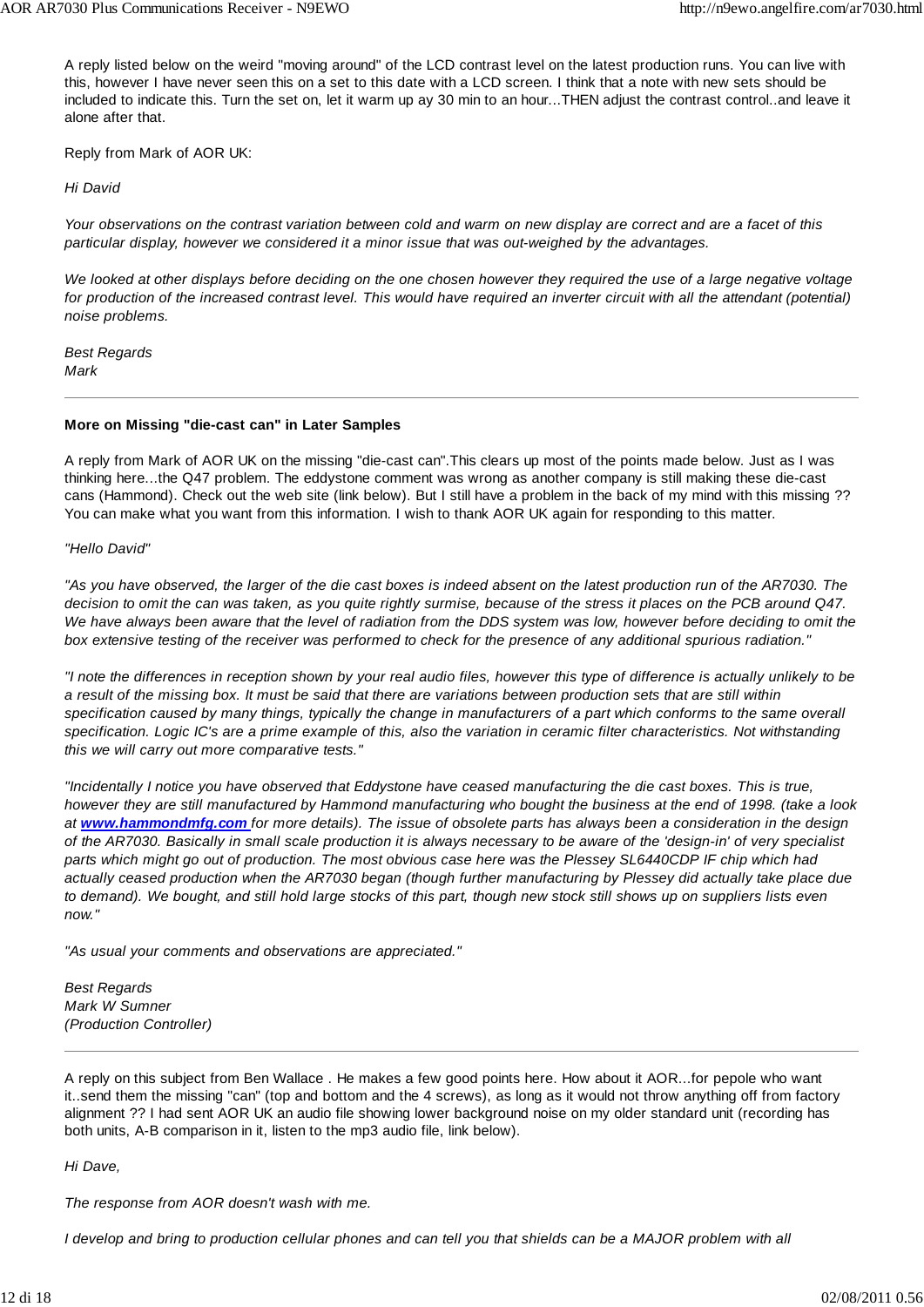*electronic products, and my cellular products in general.*

*First of all.....From an engineering standpoint, the AOR development team obviously decided that a shield was originally needed for the production receivers.*

*Since they have ommittted the shield, you have seen a difference in performance of the versions of receivers, with and without the shielded circuit.*

*In their reply to you, AOR stated that they have always been aware that the level of radiation from the DDS system was low, however before deciding to omit the box (shield -- let's call it what it is) extensive testing of the receiver was performed to check for the presence of any additional spurious radiation..... If that is the case, why did they use a shield in the first place??? No commercial manufacturer puts more into a product than absolutely necessary.*

*These questions still need to be answered. Did they have problems placing the shield in their "pick and place" machines? Did they suffer from automated soldering problems? Were the shields "hand placed" and "hand soldered" in the manufacturing process??? How did they know that excessive stress was occuring around Q47? Returns (RMAs)?*

*AOR states that perhaps the differences in reception shown by your audio files (you can have a listen to this , link below) , could have been caused by ..."the change in manufacturers of a part which conforms to the same overall specification....." Imagine you go down to the Ford dealer and buy a part for you car that doesn't work as well as the original.......where-upon the parts dealer tells you that it is an exact replacement made to the same specifications as the original.....what would you think?*

#### *Ben*

I had a peek in my "Above 102050 serial no" Plus 7030. Actually did NOT have to take it apart. I just shinned a little flashlight/penlight with a focused lens into one of the small 2 little holes on the rear cabinet and used the eye ball in the other..weird but it worked. Well as was indicated below (see below on this page for more info) my new sample is sure "missing" this "Die-Cast" shielded case (Left one). I cannot see this enhancing the operation of the set ?? I have noticed more background noise on this new set (with a few minor small hets mixed in places across the dial), but if this is because of the missing "Can", I could not tell you ?? So this is indeed correct information !! At least something does not sound right here...??



#### **Missing Die-Cast Can missing in one of the later (Above 102050) AR7030's. Left one, facing the front of the cabinet.** *(N9EWO Photo)*

So who knows what is going on here ?? A few speculations , I know that there has been a service problem over the years in this area, as the Die-cast case can put a bit of stress on Q47 and creates bad solder joints at this IC. But why just take it out, it must have to be around this DDS part of the circuit to keep noise down right.... ?? Maybe it because that these little Die-Cast cases were made by Eddystone in the UK (it's marked right on them), well they went out of business eairler this summer ?? .

Hopefully AOR UK will throw a bit of logic on this in time, but they may say that it was because of the "solder problems of Q47" ? But a entire DDS/Synthesiser circuit not shelided....ahhhh I don't think that is a good idea ????

#### **\*\*\*\*\*\*\*\* "Missing Die Cast Case" \*\*\*\*\*\*\*\*\*\*\*\***

From the user groups, incl my responce....

*From: John Harding*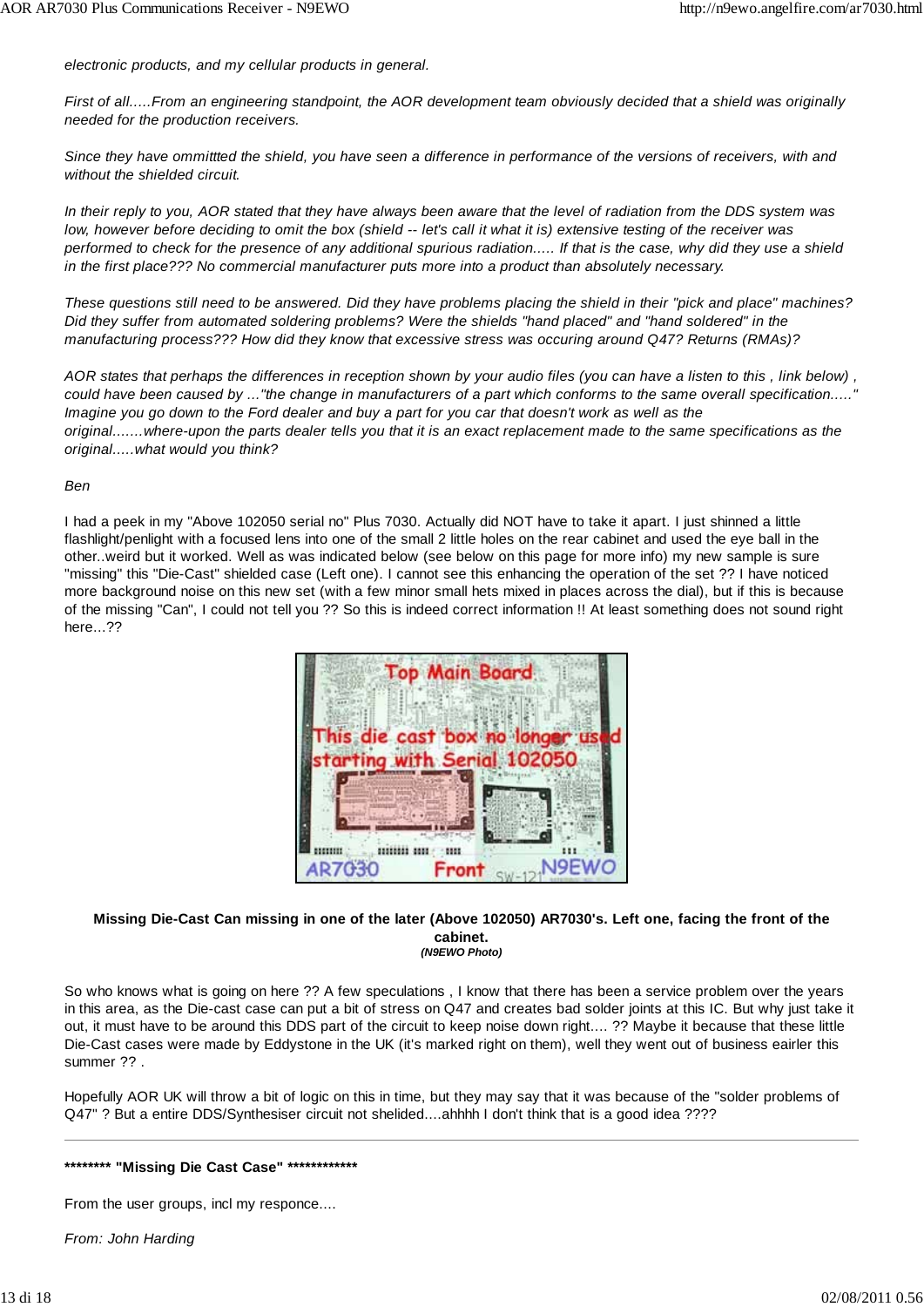### *Subject: [AR7030] Newer AOR7030's*

### *"Hello Group,*

*I've had the opportunity to see a number of very recently shipped AOR7030's and either the design has changed or they are just missing it, but the larger (correction from John of an eariler post made..davez)of the two shielded boxes on the pc board have not been installed. If you have recently received a unit or have ordered a unit, you might want to check into this. The holes are still in the board as well as the silk-screening, but no shielding box. The smaller box has been in place. (boxes are the same design, just different sizes) Just another point, the speaker leads also seem to now be directly soldered to the board. No great loss, leads on speaker were too short to remove top cover anyway."*

### N9EWO's comments:

Just FYI here. I have not had my new one open , but this could be the reason that I notice a bit more background noise in this new Plus that I just received a few weeks ago (side by side test between a older standard unit) ? Those little "Die Cast" covers that he makes reference to are (or "were" as they are now no longer in business as of a few months ago) made by Eddystone (marking on case proves this). (see the "real audio" file link below for the actual test I did)

(See comment below) Mike of the UK to me personally about a IC in the set no longer being made (since 1996) ..and no replacement ??

I actually hated those little spring clips that held the speaker wires in , they always seemed to either not hold the speaker wires very tight or fell out. So this is a good thing. Dave N9EWO.

### **N9EWO "MP3" Audio File. S/N with and without DDS "Die Cast" Cover.**

Here is the test in regards to the removed "can" being talked about here that I did back in 1999. First part of the recording is a newer "Plus" sample that is missing the metal shieled can.The second half of this "mp3 audio" file is with a older Standard unit that still has the "can". See if you can tell any difference?? Same weak station, antenna, bandwidth, receiver setup....etc. A very carefullly done "equal" test to be sure it was fair.

**AOR AR7030 test : No DDS shield in a newer "plus" sample vs. a "standard" model with the shield (0:31 sec. mp3 file)**

### From: Mathias Eisenkolb

*A german SWL told me about the problem caused by the missing shield of the DDS circuit which produces some heterodynes in his set which I can not hear. In my receiver (serial no: 102039) the box is in.I don't know why this has been left off. Too expensive ? Heard something about shipping-probs where the box caused a damaged main-board caused by it's weight. 73 de Mathias*

(N9EWO: Hummm, this is still in the older batch of sets (before 102050), this could be in other sets other than the current production run ??....another intresting insight !!)

Another comment from Mike in the UK via the user group, including a bit from yours truly. But it sure seems to be this way on the "sample to sample" thing. I have not experenced the lock up on the Demo version of Data Master that I have been using.

*List and private email discussions suggest a common consensus of variability in behaviour. Some sets it seems behave like mine, others don't. Every '7030 appears to have it's own different quirks.*

*Dave (N9EWO) who has had five examples of the '7030, agrees:*

*"I'm really getting to think that every 7030 has it's own different quirks (no two being the exactly the same). A real shame, I have given up to trying to get at least close to a perfect model."*

*"It's a lot like a new car I guess.. but I have never experienced something like this in a radio (high sample to sample variation) in my over 30 years playing with sets."*

*The reason I think that the -demo- of DataMaster might have affected the firmware, is that despite scrupulously following the setup instructions in the documentation, it crashed when uploading memories, leaving the '7030 display showing weird characters and the buttons and tuning control locked. I switched the power feed off, disconnected the data lead and then switched the power on again. All seemed OK except for changing mode and filter simultaneously, where I noticed the loud clicks/pops which I'd not been aware of beforehand.*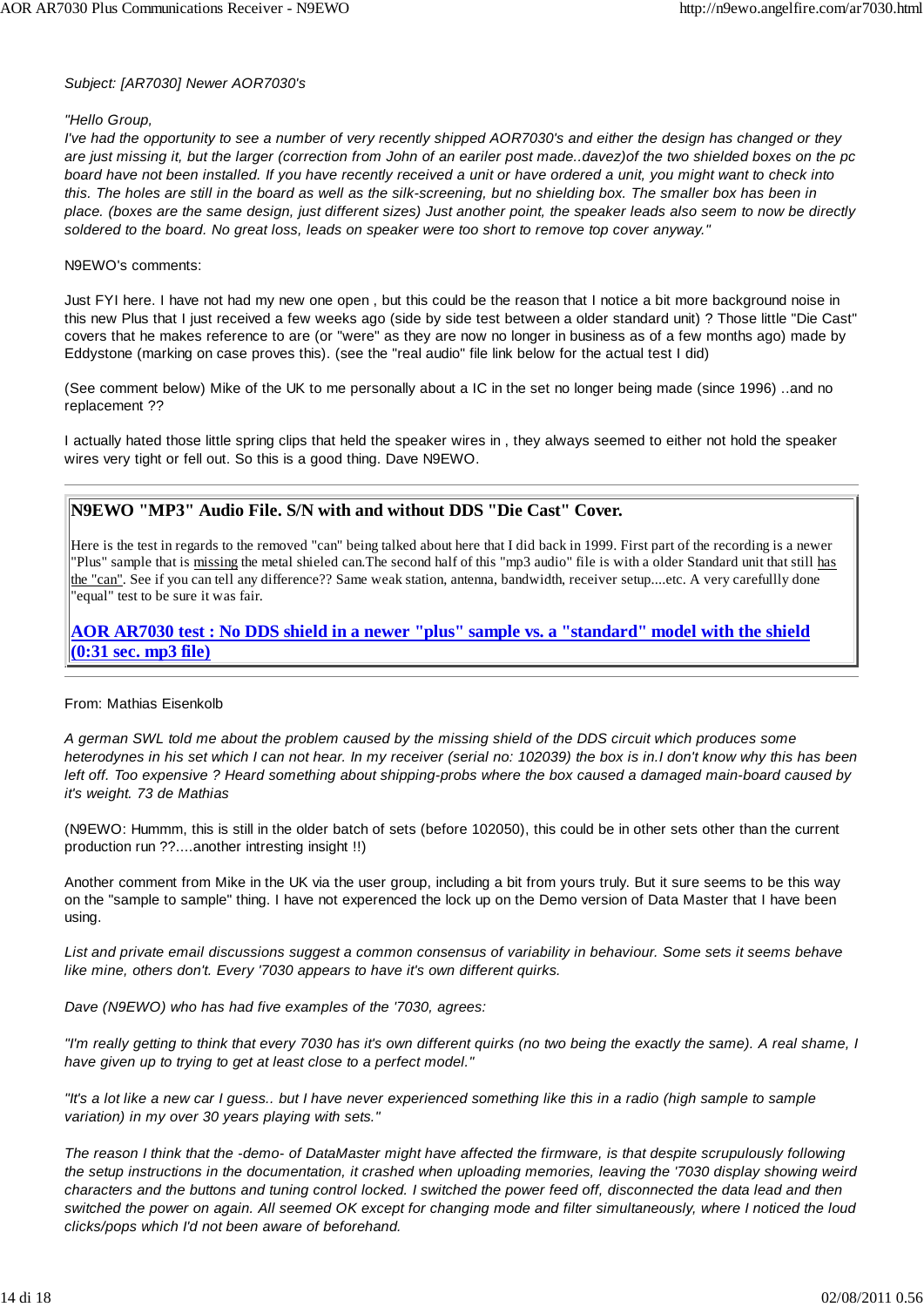*Apart from the clicks/pops my '7030 seems otherwise to be working OK. It just irks me that having paid a lot of money for a quality radio, it has annoying bugs which I've not observed on much cheaper radios. Pity :*

*Best Wishes*

*Michael Slattery Sheffield, UK*

Intresting comment from Michael Slattery in the UK, he was wondering if I haved checked inside my new one, I really do not plan on ever opening it if I can help it. But a good question here ??.

*"On a different matter entirely, I wonder whether you've looked inside your new '7030+. If you have, does it have a SL6440 IC as the second mixer? I ask since the SL6440 became obsolete sometime back in 1996! I thought that maybe AOR would have to abandon manufacture of the '7030 or do an extensive redesign since AFAIK the SL6440 was only produced by Plessey and there is no close equivalent. Perhaps AOR have vast stocks!"*

### **"No Sunshine On The AR7030"**

A note from Richard in the UK, and using his 7030 outdoors. Appears that one must keep sunlight from hitting either IR sensor.

*"Having double-ended my long-wire aerial so that I can do a bit of listening al-fresco, on a recent evening session I turned on and it went berserk taking some time to power up, and then full volume and display gone wild - power off at the mains pronto - scratch head - bring indoors - try again all seemed well. Was the problem the mains extension lead? So I took it outside again - same problem - back indoors all OK - put it in a bag to take on night shift with me and ponder the problem. When I turned it on at work I found that all was well, but that all the memories were corrupted - then the penny dropped. Heeding AOR's advice about sunshine and the display I'd positioned it with it's back to the setting sun which, at that time of evening is very noisy in the infrared region and of course the 7030 has one of it's IR detectors on the it's rear problem solved, and now it goes outside with 'Blutac' over this. The second is that in re-storing all the memories and trying them I also discovered that, whilst most information such as BW, PBS BFO Offset are stored AGC Speed isn't which I find inconvenient and puzzling as to why AOR have not included this."*

#### **AOR USA "Sour Customer Service"**

Here is a posting from the AR7030 user/mailing list that might be of intrest ?? I think this radio got zonked via the "Computer" RS-232 cable in the storm. But is intresting how AOR **USA** treated the set and the situation. I wish him luck..You have to ship any AR7030 with that little thick "Cardboard" ring around the tuning knob. If you do not, damage will more than likely occur to the encoder !!! (NOTE : This "ring" was not used in later samples. They started to use a cut out notch in the inner box that locked the receiver in place within the box). AOR USA quit distributing and servicing/supporting the AR7030 long ago (gee I wonder why ??).

*I've had a 7030+ for almost a year and a half now. Like it very well, run it off my computer with the AOR Data Master software.*

*The other day I fired the unit up only to find the yellow-green screen on with no graphics and no normal radio activity!!*

*Now the evening before we had a typical fifteen minute thunderstorm, but I take all the precautions, the antenna was removed from the AOR and the power supply, the only thing hooked to the AOR was the rs232 (com 2) cable from the computer.*

*I packaged up the AOR and overnited it cross country to AOR in California.Their report was that my AOR 7030+ was not repairable and was scrap!!!*

*Cost to repair .....\$1250.00*

*Well you could of knocked me over with a feather.......the computer still working and operative, had a Com port problem which was repaired for \$145.00.*

*Damage and claim was reported to my insurance company who sent an investigator out to talk and look see. He balked at the \$1250.00 cost, said with no power supply and antenna on it and with the low damage to the computer, AOR wasn't interested in repairing the unit!! He offered \$610.00 on a take it or leave it basis. This was after the deductible, and two*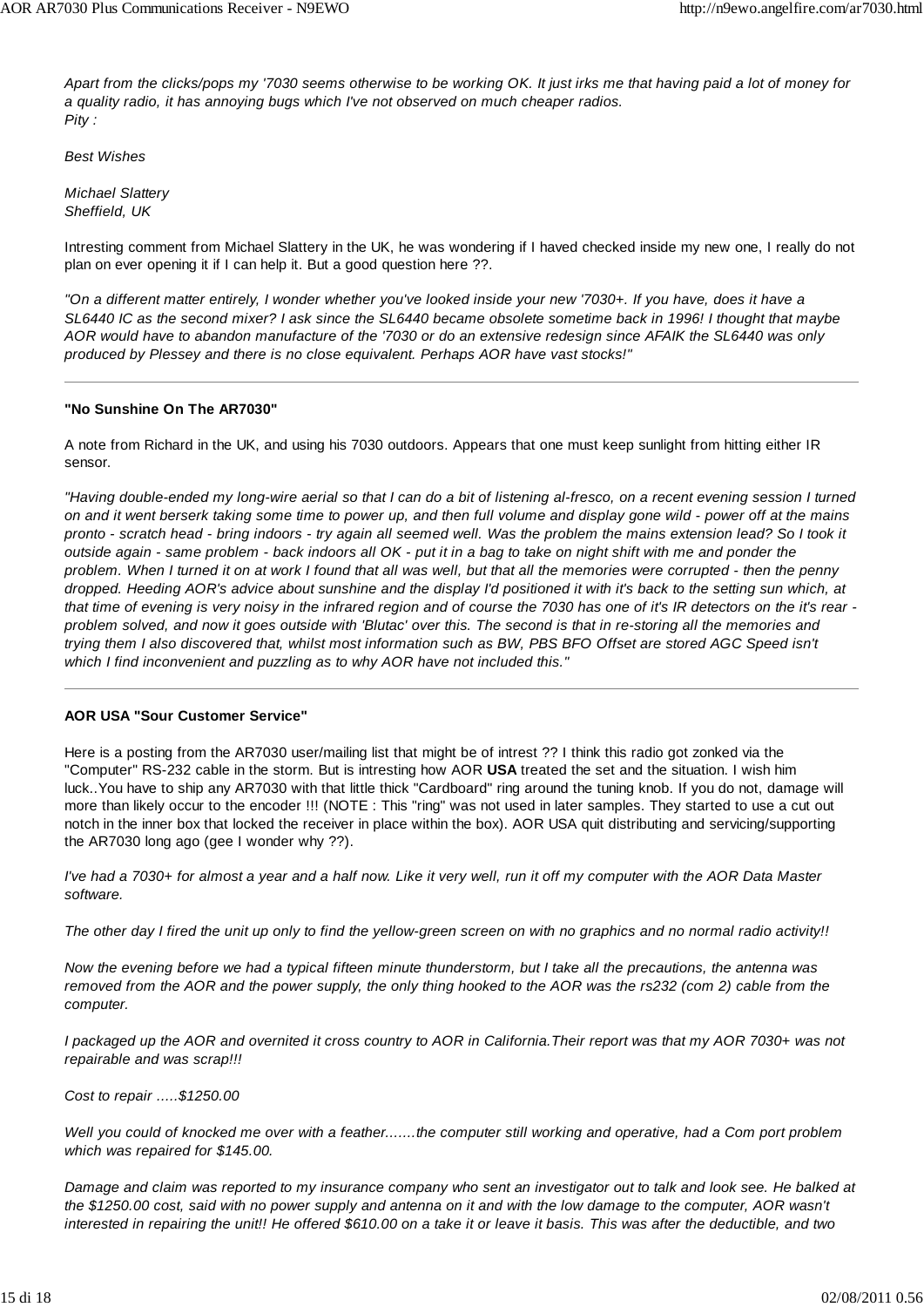### *years of depreciation!!*

*I had sent the AOR to California in the original factory box but when I received it back, the box was gone and replaced by a home-made card-board carton, and wasn't packed at all!! The radio would slide back and forth inside the box!!! Lord knows what additional damage that caused.*

*I Emailed AOR in the UK who responded quickly asking to send the radio back to them, saying that most all AOR were fixed within one bench hour....*

*So with fingers crossed and baited breath, we await AOR UK's word...wish me luck!!!*

Bill reports on Sep 21 that AOR UK did indeed repair it...so again don't count on AOR USA repairing your AR7030 !!

*"...repaired it....a new display module, and a bunch of miscellaneous related parts couple if IC's, caps and resistors, (if it was suspect and in the near path..it was replaced) labor, alignment etc...they even touched up some of the paint that had flaked off due to shipping rubs by the above "service group" on the underside, replaced a missing panel screw!!...looks like new!! Works like a "Champ". Cost only \$170.00!!!!"*

*"A happy ending to a nasty storm/lightning/surge incident and what could have been the end of my AOR 7030+. Thanks.Bill"*

(UPDATE: Again AOR USA in CA, no longer does repair work on the AR7030)

### **Power Supply : "Dead Out Of The Box"**

Messgae from Nick KE2WG, as he too is feeling the AOR AR7030 blues. Can you say "Lack Of Quality Control" !!!

*"I picked up a 7030 Plus, arrived yesterday. Serial # 10206x.Dead out of the box new. OUCH, this hurts. I checked the wallwart supply. Found problem, it is dead. NO voltage output what-so-ever."*

He continues:

*"What I think so far: For comparison, I have a Kenwood TS-870. Quad conversion DSP at the IF level. Guess what, the 7030 hears very weak SSB signals on 75 meters, that the 870 does not. Both rigs were hooked to 300 FT long wire antennas, at 65 feet up. The antennas run side by side, about 30 feet apart from each other. Parallel would be the correct term here. I find the 7030 is a bit quieter than the 870. However, the bandwidth flexability of the 870 is much better than the 7030. Also, the Auto Notch of the 870 is tops. So, this is my first impressions of the 7030 plus. I intend to have the 7030 go head to head with my WJ and Racal receivers."*

\* Nick informed me that the US dealer has repaired the power supply. By the way the Power Supply that I received with my last "Plus" unit..."Buzzes" fairly bad even at no load..The older power supply that I received with my "Standard" unit is just about totally quiet. So the quality of the power transformer inside this power supply varies ??

### **Resistance Feeling with Tuning Knob**

A few old notes that I found as I was going over some old mail that I felt that were worthy to post, one indicates the same "friction" that I was having with my # 4 unit. Almost feels like a chunk of felt jammed behind the knob. The #5 and # 6 samples has none of this feeling what-so-ever. Other is with a power supply problem. EEB of course is no longer with us (thank goodness). I cannot give you the dates these were actually posted.

*I'm the proud owner of a new '7030+, my first serious receiver.Initial impressions are very good, especially of the low noise floor and quality audio. Two gripes though: My set suffers from the well known sync-detector-heterodynes problem, did anyone manage to eliminate this by realigning the sync or by bridging R109 with a 4k7 or 10k as recommended by JT?*

*Secondly, the tuning control; mine has more resistance to turning than I would have expected, in fact tuning the set when it's switched off I can here what sounds like the result of friction. Subjective I know but what does your set tune like? Also the rate of slow-tuning is faster than I was expecting, using thumb-in-dimple and turning at about 1/2 rev per second I'm clocking up just over 4KHz per rev in USB, 2-3 times what my cheapo DX-394 does. Maybe I'll get used to the faster tuning and even find it to be a better tuning rate?*

Nick Dawes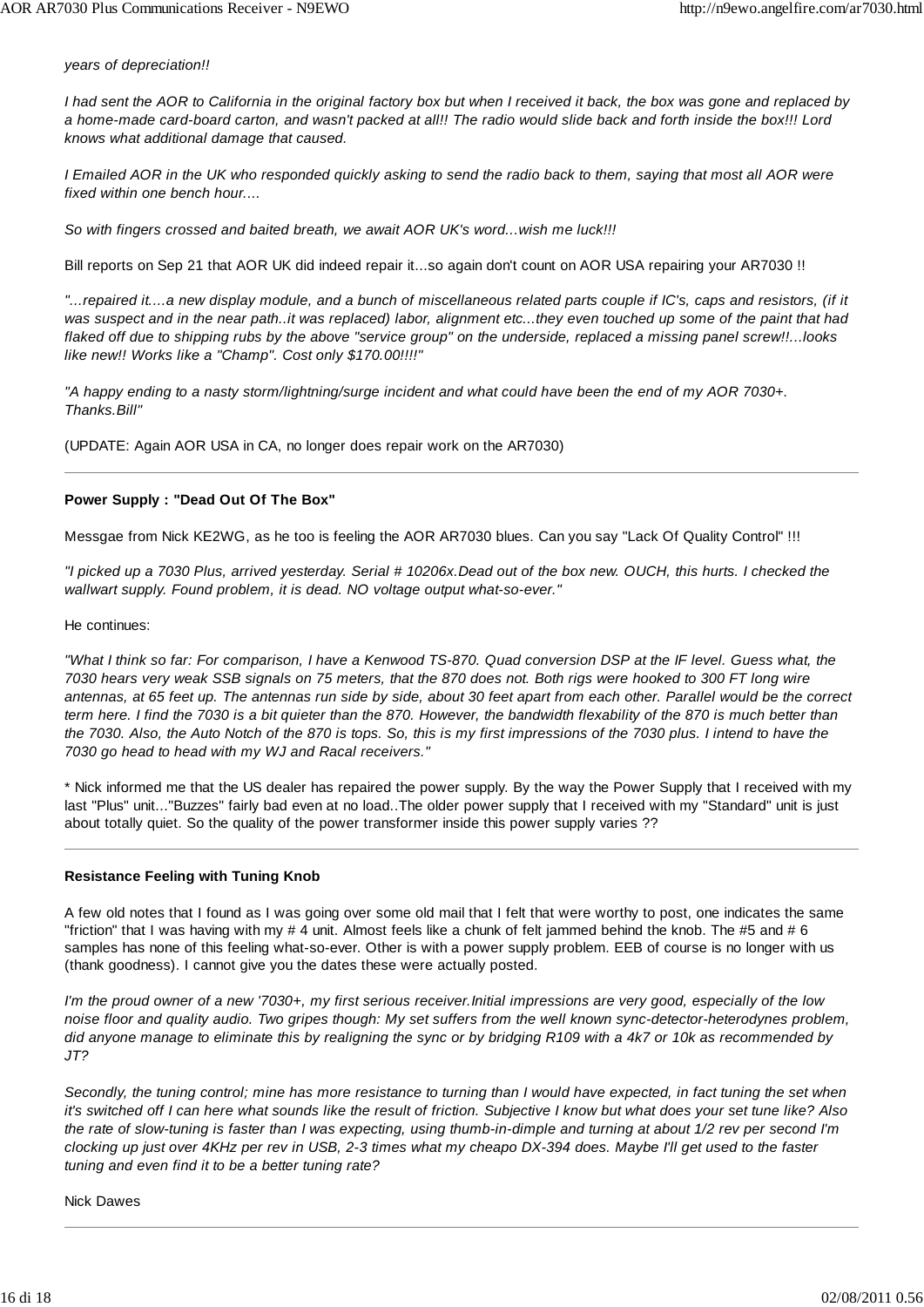### **Another Power Supply Dud**

Michael Slattery wrote:

*Q: 1. Using the 2.1kHz filter in SSB modes, PBS set to zero, and no signal present, is the background noise the same in both USB and LSB modes? Even after it has been operating continuously for days my '7030's isn't. Running the filter calibration routine doesn't seem to make any difference!*

*A: For those having problems with distortion/noises when the AR7030 is in AM Sync try changing your power supply. When I received my AR7030 Plus last August the AM Sync was totally unusable due to distortion and noise. In addition when the receiver was turned off there was a low level hum from the speaker which would gradually get louder and after a couple of minutes it could be heard all over the house. Sent E-mail to AOR and they suggested the power supply might be the problem. When I fed the receiver from another power supply all the problems immediately cleared up. AOR promptly sent me a replacement supply. Don't know if this will help anyone but it is worth a try.*

*Al K4GLU Chincoteague Island, VA*

### **Sticky Relays ??**

Comment from Bill Winkis

*Q: Just turned my AOR 7030+receiver on. It's tuned to 14.178- USB, and nothing...I can hear a little grabled talking in the backround, but?? The "S" meter works. Now switch over to AM -1270.0...and beautiful!! I've been throught the menu's three time and can't see anything out of line!! Is there a way to -reboot the whole cpu and get back to full default?? Or what's in the wrong position??*

*Bill Winkis*

*A: I have same problem when my receiver was 1 month old. The problem was in preselector relay (MW\_SW). After I switch to/from MW/SW many times this problem go away.*

*Konstantin.*

### *WARNING : I will NOT be held responsible for any information that is listed here.* ALL DONE AT YOUR OWN RISK !

### **A Final Note : LED Backlighting Failures**

WHEW !!! You were thinking that the above text covered ALL of the AR7030's bugs and failure issues ?

From posted information around the Internet since early 2006 (including the **QTH AR7030 mailing list**), the LED backlighting for the LCD display have been failing in a number of samples. This may start as partial dimming in certain parts of the display (like one LED), only to all fail in time leaving the owner with a 100% dark LCD. Again, the LCD is not the part that goes bad; it's the LED backlighting within the display. The major downer is that the entire LCD display has to be REPLACED !!

Some REPORTED approx. serial numbers affected: 10227x, 10234x and another 10234x.

As we covered in the main review above, there have been at least 2 different types of displays used in the AR7030 over the years. Humm, I remember reading somewhere that a even 3rd model display was used with the latest samples ??

A reply from AOR UK responding back from March 2006 reads as:

*"It is not a major problem and the quality of module does appear to have statistically improved with time... as you would hope from a component manufacturer. I guess that is why some of the numbers you have seen are around Y2000 production. It is just a technology issue with this type of display."*

*"Latest type LCD module for AR7030, OPC2402LRUASOE" [after serial number 102050 ??] [Basic module ? : PC2402, Manufacture: Power Tip, Made in Taiwan?]*

*"Original type LCD module for AR7030, OL2462B1P100" [up to serial number: 102050 ??] [Basic module ? : L2462, Manufacture: Power Tip ??, Made in Taiwan?]*